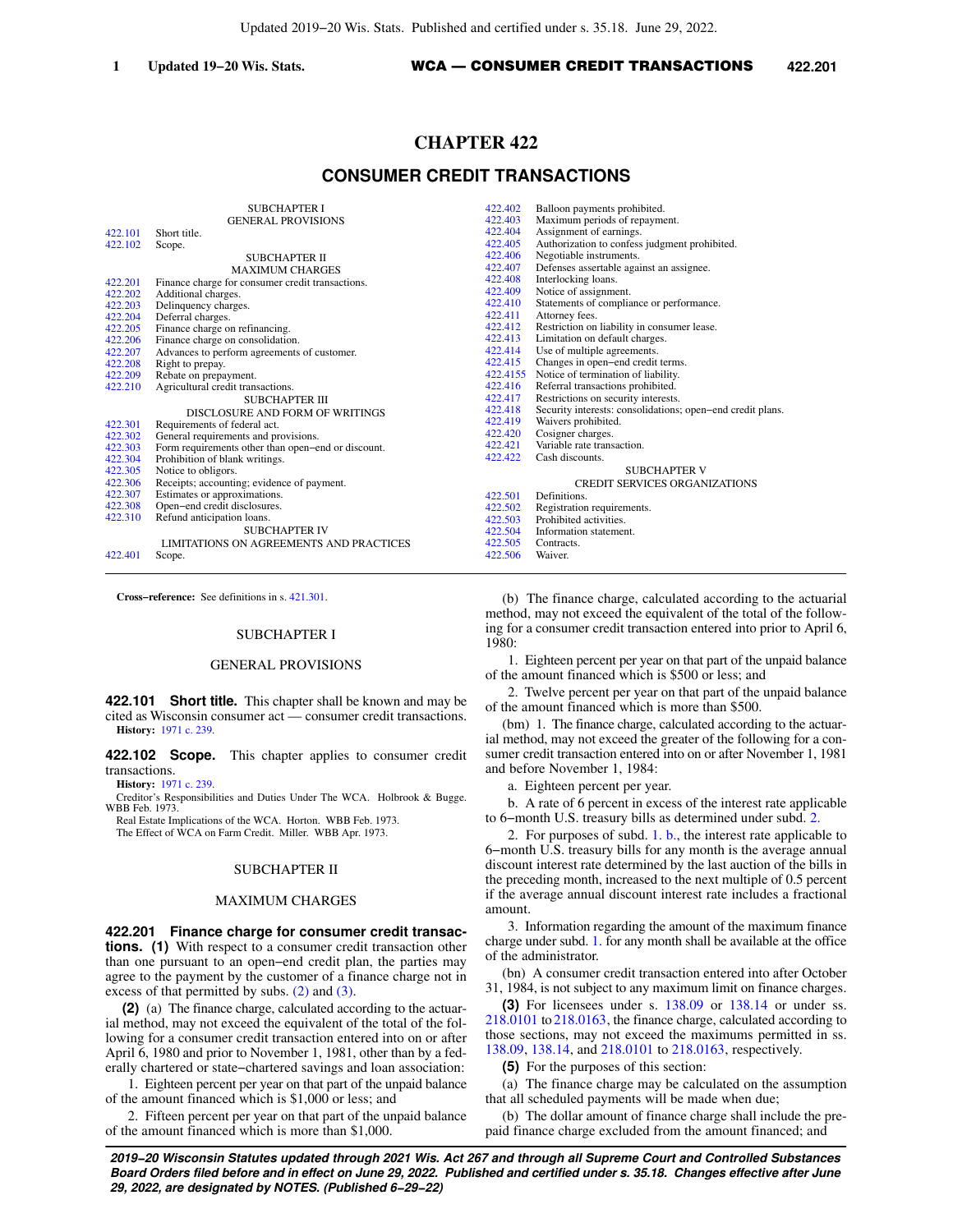## **422.201** WCA — CONSUMER CREDIT TRANSACTIONS **Updated 19−20 Wis. Stats. 2**

(c) The effect of prepayment is governed by the provisions on rebate upon prepayment under s. [422.209.](https://docs.legis.wisconsin.gov/document/statutes/422.209)

**(6)** For the purposes of this section, the term of a consumer credit transaction other than one pursuant to an open−end credit plan commences with the date the credit is granted or, if goods are delivered, services performed or proceeds of a loan paid 10 days or more after that date, with the date of commencement of delivery or performance. Differences in lengths of months are disregarded and a day may be counted as one−thirtieth of a month.

**(7)** Subject to classifications and differentiations the merchant may reasonably establish, the merchant may make the same finance charge on all amounts financed within a specified range. A finance charge so made does not violate sub. [\(2\)](https://docs.legis.wisconsin.gov/document/statutes/422.201(2)) or [\(3\)](https://docs.legis.wisconsin.gov/document/statutes/422.201(3)) as the case may be if:

(a) When applied to the median amount within each range, it does not exceed the maximum permitted by sub. [\(2\)](https://docs.legis.wisconsin.gov/document/statutes/422.201(2)) or [\(3\)](https://docs.legis.wisconsin.gov/document/statutes/422.201(3)) as the case may be; and

(b) When applied to the lowest amount within each range, it does not produce a rate of finance charge exceeding the rate calculated according to par. [\(a\)](https://docs.legis.wisconsin.gov/document/statutes/422.201(7)(a)) by more than 8 percent of the rate calculated according to par. [\(a\)](https://docs.legis.wisconsin.gov/document/statutes/422.201(7)(a)).

**(8)** That portion of the finance charge consisting of an amount equal to a discount of 5 percent or less of the stated price which is offered to induce payment in full within a stated period of time in connection with a sale of particular goods and services for which credit is not otherwise available from the merchant shall not be included in the finance charge for the purpose of determining the maximum rate of finance charge under sub.  $(2)$  or  $(3)$  with respect to a customer who does not pay in full within such time.

**(9)** Notwithstanding sub. [\(2\)](https://docs.legis.wisconsin.gov/document/statutes/422.201(2)) or [\(3\),](https://docs.legis.wisconsin.gov/document/statutes/422.201(3)) a merchant may contract for and receive a minimum finance charge with respect to a transaction other than one pursuant to an open−end credit plan, of not more than \$5 when the amount financed does not exceed \$75, or \$7.50 when the amount financed exceeds \$75.

**(10m)** A finance charge determined by application of a periodic rate shall be determined by applying the periodic rate to one of the following:

(a) The average daily balance of the account.

(b) The unpaid balance of the account on the last day of the billing cycle after first deducting all payments, credits and refunds during the billing cycle.

(c) The median amount within a specified range within which the unpaid balance as calculated according to par. [\(a\)](https://docs.legis.wisconsin.gov/document/statutes/422.201(10m)(a)) or  $(b)$  is included. A charge may be made under this paragraph only if the creditor, subject to classifications and differentiations the creditor may reasonably establish, makes the same charge on all balances within the specified range and if the percentage when applied to the median amount within the range does not exceed the charge resulting from applying that percentage to the lowest amount within the range by more than 8 percent of the charge on the median amount.

**(10s)** Regardless of the date that an open−end credit plan is entered into, the parties may agree to the payment by the customer of a finance charge at any periodic rate.

**(11)** Anything to the contrary in this chapter notwithstanding, with respect to consumer credit sales and consumer loans secured by real property and insured or guaranteed by the federal government, or any agency or instrumentality thereof, this chapter shall not prohibit or limit any charges which are required by statutes, rules or regulations of such government, agency or instrumentality.

**(12m)** This section does not apply to consumer credit sales of or consumer loans secured by a first lien on or equivalent security interest in mobile homes or manufactured homes, as defined in s. [101.91,](https://docs.legis.wisconsin.gov/document/statutes/101.91) if the sales or loans are made on or after November 1, 1981.

**(13)** A violation of this section is subject to s. [425.305.](https://docs.legis.wisconsin.gov/document/statutes/425.305) **History:** [1971 c. 239;](https://docs.legis.wisconsin.gov/document/acts/1971/239) [1973 c. 2;](https://docs.legis.wisconsin.gov/document/acts/1973/2) [1979 c. 10,](https://docs.legis.wisconsin.gov/document/acts/1979/10) [168](https://docs.legis.wisconsin.gov/document/acts/1979/168), [176](https://docs.legis.wisconsin.gov/document/acts/1979/176); [1981 c. 45,](https://docs.legis.wisconsin.gov/document/acts/1981/45) [100;](https://docs.legis.wisconsin.gov/document/acts/1981/100) [1983 a.](https://docs.legis.wisconsin.gov/document/acts/1983/389) [389;](https://docs.legis.wisconsin.gov/document/acts/1983/389) [1985 a. 29;](https://docs.legis.wisconsin.gov/document/acts/1985/29) [1987 a. 27;](https://docs.legis.wisconsin.gov/document/acts/1987/27) [1989 a. 56](https://docs.legis.wisconsin.gov/document/acts/1989/56); [1991 a. 316;](https://docs.legis.wisconsin.gov/document/acts/1991/316) [1995 a. 328](https://docs.legis.wisconsin.gov/document/acts/1995/328), [329](https://docs.legis.wisconsin.gov/document/acts/1995/329); [1997 a. 35](https://docs.legis.wisconsin.gov/document/acts/1997/35), [302;](https://docs.legis.wisconsin.gov/document/acts/1997/302) [1999 a. 9](https://docs.legis.wisconsin.gov/document/acts/1999/9), [31,](https://docs.legis.wisconsin.gov/document/acts/1999/31) [53](https://docs.legis.wisconsin.gov/document/acts/1999/53); [2007 a. 11](https://docs.legis.wisconsin.gov/document/acts/2007/11); [2009 a. 177,](https://docs.legis.wisconsin.gov/document/acts/2009/177) [405.](https://docs.legis.wisconsin.gov/document/acts/2009/405)

**Cross−reference:** See also ch. [DFI−WCA 1,](https://docs.legis.wisconsin.gov/document/administrativecode/ch.%20DFI-WCA%201) Wis. adm. code.

The scope of apparent agency may embrace the making of a usurious loan. Hollingsworth v. American Finance Corp., [86 Wis. 2d 172](https://docs.legis.wisconsin.gov/document/courts/86%20Wis.%202d%20172), [271 N.W.2d 872](https://docs.legis.wisconsin.gov/document/courts/271%20N.W.2d%20872) (1978).

The sale of an interest−bearing note at a discount is not usurious unless it is found to be a cloak or cover for what is in reality a usurious loan. Val Zimmermann Corp. v. Leffingwell, [107 Wis. 2d 86,](https://docs.legis.wisconsin.gov/document/courts/107%20Wis.%202d%2086) [318 N.W.2d 781](https://docs.legis.wisconsin.gov/document/courts/318%20N.W.2d%20781) (1982).

Accord and satisfaction is not a defense to a claim of usury under the consumer act. Clark v. Aetna Finance Corp., [115 Wis. 2d 581](https://docs.legis.wisconsin.gov/document/courts/115%20Wis.%202d%20581), [340 N.W.2d 747](https://docs.legis.wisconsin.gov/document/courts/340%20N.W.2d%20747) (Ct. App. 1983).

**422.202 Additional charges. (1)** In addition to the finance charge permitted by this subchapter, a merchant may bargain for and receive any of the following additional charges in connection with a consumer credit transaction:

(a) Official fees and taxes.

(b) Charges or premiums for insurance against loss of or damage to property in which the creditor takes a security interest or to property leased under a motor vehicle consumer lease or against liability arising out of the ownership or use of property in which the creditor takes a security interest or of property leased under a motor vehicle consumer lease, if all of the following conditions are met:

1. A clear, conspicuous and specific statement in writing is furnished by the creditor to the customer setting forth the cost and term of the insurance if obtained from or through the merchant and stating that the customer may choose the person through which the insurance is to be obtained.

2. The creditor mails or delivers to the customer a notice of the customer's right to cancel the insurance obtained from or through the merchant in accordance with s. [424.304.](https://docs.legis.wisconsin.gov/document/statutes/424.304)

(c) Charges in real property transactions as provided in sub.  $(2)$ .

(d) With respect to a consumer credit transaction which is other than one pursuant to an open−end credit plan and which is entered into on or after May 17, 1988, a charge not to exceed \$15 for each check presented for payment to a creditor which is returned unsatisfied because the drawer does not have an account with the drawee, does not have sufficient funds in his or her account or does not have sufficient credit with the drawee.

(e) With respect to a motor vehicle consumer lease, any reasonable fee or charge that is conspicuously disclosed in writing to the prospective lessee before execution of the motor vehicle consumer lease, is agreed upon by the lessor and lessee and is not prohibited by chs. [421](https://docs.legis.wisconsin.gov/document/statutes/ch.%20421) to [427](https://docs.legis.wisconsin.gov/document/statutes/ch.%20427) and [429](https://docs.legis.wisconsin.gov/document/statutes/ch.%20429).

**(2)** With respect to a consumer credit transaction which involves a manufactured home transaction as defined in s. [138.056 \(1\) \(bg\)](https://docs.legis.wisconsin.gov/document/statutes/138.056(1)(bg)) or the extension of credit secured by an interest in real property, the parties may agree to the payment by the customer of the following charges in addition to the finance charge, if they will be paid to persons not related to the merchant, are reasonable in amount, bona fide and not for the purpose of circumvention or evasion of this subchapter:

(a) Fees or premiums for title examination, title insurance or similar purpose;

(b) Fees for preparation of a deed, settlement statement or other documents;

- (c) Fees for notarizing deeds and other documents;
- (d) Appraisal fees; and
- (e) Survey costs.

**(2m)** With respect to an open−end credit plan, regardless of when the plan was entered into:

(a) A creditor may charge, collect and receive other fees and charges, in addition to the finance charge authorized under s. [422.201](https://docs.legis.wisconsin.gov/document/statutes/422.201), that are agreed upon by the creditor and the customer. These other fees and charges may include periodic membership fees, cash advance fees, charges for exceeding a designated credit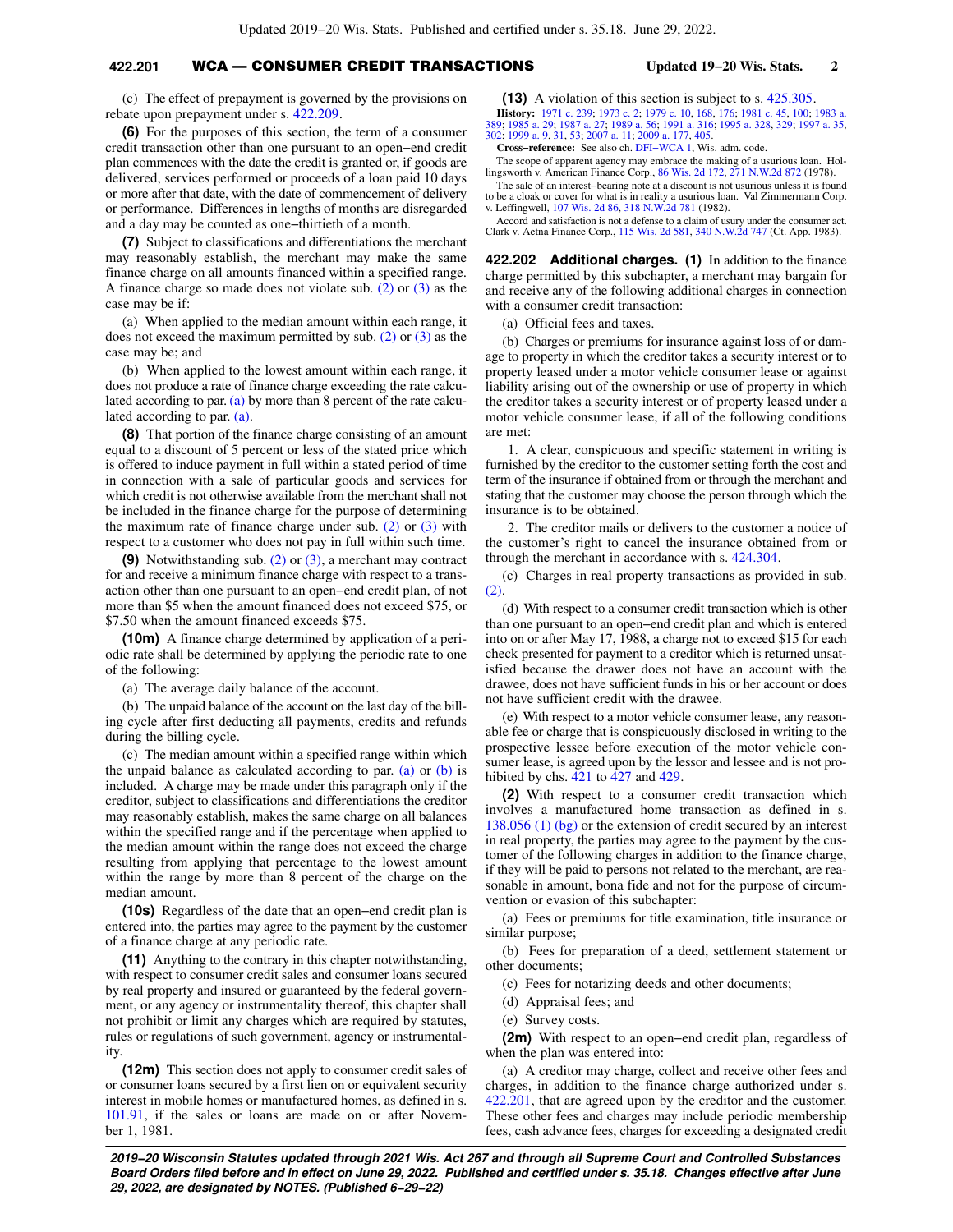limit, charges for late payments, charges for providing copies of documents and charges for the return of a dishonored check or other payment instrument.

(b) For purposes of [12 USC 85,](https://docs.legis.wisconsin.gov/document/usc/12%20USC%2085) [1463](https://docs.legis.wisconsin.gov/document/usc/12%20USC%201463) (g), [1785](https://docs.legis.wisconsin.gov/document/usc/12%20USC%201785) and [1831d](https://docs.legis.wisconsin.gov/document/usc/12%20USC%201831d), both the finance charge under s. [422.201](https://docs.legis.wisconsin.gov/document/statutes/422.201) and charges permitted under par. [\(a\)](https://docs.legis.wisconsin.gov/document/statutes/422.202(2m)(a)) are interest and may be charged, collected and received as interest by a creditor.

**(2s)** (a) A creditor may contract for and collect from the borrower, or include in the amount financed, any of the following:

1. Charges or premiums for consumer credit insurance, as defined in s. [424.201](https://docs.legis.wisconsin.gov/document/statutes/424.201), consisting of consumer credit life insurance, credit accident and sickness insurance and credit unemployment insurance against loss of income of debtors resulting from either labor disputes or involuntary unemployment if all of the following conditions are met:

a. The insurance coverage is not required by the creditor and that fact is clearly and conspicuously disclosed in writing to the customer.

b. Any customer desiring the insurance coverage gives a specific, separately signed, affirmative written indication of the desire after receiving written disclosure of the cost and term of the insurance.

2. Charges or premiums for insurance other than insurance described in subds. [1.](https://docs.legis.wisconsin.gov/document/statutes/422.202(2s)(a)1.), [3.](https://docs.legis.wisconsin.gov/document/statutes/422.202(2s)(a)3.) and [4.](https://docs.legis.wisconsin.gov/document/statutes/422.202(2s)(a)4.), subs. [\(1\) \(b\)](https://docs.legis.wisconsin.gov/document/statutes/422.202(1)(b)) and [\(2\) \(a\)](https://docs.legis.wisconsin.gov/document/statutes/422.202(2)(a)) and s. [421.301 \(20\) \(f\)](https://docs.legis.wisconsin.gov/document/statutes/421.301(20)(f)) if all of the following conditions are met:

a. The insurance coverage is not required by the creditor and that fact is clearly and conspicuously disclosed in writing to the customer.

b. Any customer desiring the insurance coverage gives a specific, separately signed, affirmative written indication of the desire after receiving written disclosure of the cost and term of the insurance.

c. The creditor mails or delivers to the customer a notice of the customer's right to cancel the insurance in accordance with s. [424.401](https://docs.legis.wisconsin.gov/document/statutes/424.401).

3. Charges or fees for future service contracts or motor club service contracts if all of the following conditions are met:

a. Membership is not required as a condition of the extension of credit.

b. The term of the membership does not exceed one year or the creditor mails or delivers to the customer a notice of the customer's right to cancel the contract or membership in accordance with s. [424.401.](https://docs.legis.wisconsin.gov/document/statutes/424.401)

4. Charges or fees for mechanical breakdown, extended warranty or maintenance service contracts or insurance if purchase of the contract or insurance is not required as a condition of the extension of credit.

5. Other charges not constituting finance charges as approved by written opinion of the administrator or not disapproved under s. [426.104 \(4\) \(b\).](https://docs.legis.wisconsin.gov/document/statutes/426.104(4)(b))

(b) 1. Notwithstanding par.  $(a)$ , in a consumer credit transaction other than one pursuant to an open−end credit plan, a creditor may sell and finance the products described in par. [\(a\) 2.](https://docs.legis.wisconsin.gov/document/statutes/422.202(2s)(a)2.), [3.](https://docs.legis.wisconsin.gov/document/statutes/422.202(2s)(a)3.) and [4.](https://docs.legis.wisconsin.gov/document/statutes/422.202(2s)(a)4.) without regard to the limitations contained in those subdivisions or in s.  $424.301$  (1) to [\(3\)](https://docs.legis.wisconsin.gov/document/statutes/424.301(3)) if the transaction is solely to purchase the products described in par. (a)  $2, 3$  and [4.](https://docs.legis.wisconsin.gov/document/statutes/422.202(2s)(a)4.) and if the transaction is not evidenced by a credit contract that is signed by the customer on the same day as a contract evidencing any other consumer credit transaction with the creditor.

2. Notwithstanding par. [\(a\),](https://docs.legis.wisconsin.gov/document/statutes/422.202(2s)(a)) in a consumer credit transaction pursuant to an open−end credit plan, a creditor may sell and finance the products described in par.  $(a)$  2., [3.](https://docs.legis.wisconsin.gov/document/statutes/422.202(2s)(a)3.) and [4.](https://docs.legis.wisconsin.gov/document/statutes/422.202(2s)(a)4.) without regard to the limitations contained in those subdivisions or in s. [424.301](https://docs.legis.wisconsin.gov/document/statutes/424.301) if the transaction is solely to purchase the products described in par. (a)  $2, 3$  and 4, and if the transaction is not evidenced by a credit document that is signed by the customer on the same day as the document evidencing consummation of the open− end credit plan.

**(3)** (a) For purposes of chs. [421](https://docs.legis.wisconsin.gov/document/statutes/ch.%20421) to [427](https://docs.legis.wisconsin.gov/document/statutes/ch.%20427), any charge not authorized by this section shall be considered part of the finance charge. An additional charge authorized by this section but assessed in a manner inconsistent with this section is not part of the finance charge unless, except with respect to the charges under sub. [\(1\),](https://docs.legis.wisconsin.gov/document/statutes/422.202(1)) the creditor requires the charge as an incident to or a condition of the extension of credit.

(b) Except as otherwise provided in chs. [421](https://docs.legis.wisconsin.gov/document/statutes/ch.%20421) to [427,](https://docs.legis.wisconsin.gov/document/statutes/ch.%20427) assessing an additional charge which is not authorized by this section and which is not included by the creditor as part of the finance charge, or which is authorized by this section but assessed in a manner inconsistent with this section, is a violation subject to s. [425.304.](https://docs.legis.wisconsin.gov/document/statutes/425.304)

(c) A merchant may not, in the same transaction, be subject to the penalty in s. [138.09 \(9\) \(b\),](https://docs.legis.wisconsin.gov/document/statutes/138.09(9)(b)) [218.0161](https://docs.legis.wisconsin.gov/document/statutes/218.0161) or [425.305](https://docs.legis.wisconsin.gov/document/statutes/425.305) and the penalty in s. [425.304](https://docs.legis.wisconsin.gov/document/statutes/425.304), based on the assessment of the same additional charges.

**History:** [1971 c. 239;](https://docs.legis.wisconsin.gov/document/acts/1971/239) [1973 c. 3](https://docs.legis.wisconsin.gov/document/acts/1973/3); [1975 c. 362](https://docs.legis.wisconsin.gov/document/acts/1975/362), [371,](https://docs.legis.wisconsin.gov/document/acts/1975/371) [372,](https://docs.legis.wisconsin.gov/document/acts/1975/372) [375](https://docs.legis.wisconsin.gov/document/acts/1975/375), [407,](https://docs.legis.wisconsin.gov/document/acts/1975/407) [422](https://docs.legis.wisconsin.gov/document/acts/1975/422); [1979 c. 89](https://docs.legis.wisconsin.gov/document/acts/1979/89); [1981 c. 45](https://docs.legis.wisconsin.gov/document/acts/1981/45), [314](https://docs.legis.wisconsin.gov/document/acts/1981/314); [1983 a. 389](https://docs.legis.wisconsin.gov/document/acts/1983/389); [1985 a. 29,](https://docs.legis.wisconsin.gov/document/acts/1985/29) [256;](https://docs.legis.wisconsin.gov/document/acts/1985/256) [1987 a. 399;](https://docs.legis.wisconsin.gov/document/acts/1987/399) [1993 a. 71](https://docs.legis.wisconsin.gov/document/acts/1993/71), [150](https://docs.legis.wisconsin.gov/document/acts/1993/150); [1995 a.](https://docs.legis.wisconsin.gov/document/acts/1995/328) [328,](https://docs.legis.wisconsin.gov/document/acts/1995/328) [329;](https://docs.legis.wisconsin.gov/document/acts/1995/329) [1997 a. 252](https://docs.legis.wisconsin.gov/document/acts/1997/252); [1999 a. 31](https://docs.legis.wisconsin.gov/document/acts/1999/31); [2007 a. 11](https://docs.legis.wisconsin.gov/document/acts/2007/11).

**Cross−reference:** See also ss. [DFI−WCA 1.263](https://docs.legis.wisconsin.gov/document/administrativecode/DFI-WCA%201.263) and [1.264](https://docs.legis.wisconsin.gov/document/administrativecode/DFI-WCA%201.264), Wis. adm. code.

**Legislative Council Note, 1973:** [As to sub. (1) (c)] Allows creditors to treat so− called "mortgage redemption insurance" as an additional charge. This is insurance written on long-term obligations, such as mortgages, which would not qualify as credit insurance, as that term is defined, because of its longer term. The effect of this amendment is to allow premiums for such insurance to be treated as additional charges, similar to insurance defined as "credit insurance", as long as the amount and term does not exceed the outstanding balance and term of the indebtedness.

[As to sub. (2) (b) (intro.)] Broadens the range of real estate transactions in which specified additional charges may be made. As the section reads prior to the above amendment, only the creditor holding a first mortgage or equivalent security interest may pass on these incidental charges, which include such items as title examination or title insurance fees, and fees for deed preparation, notarizing documents and appraisals to the extent that they are customarily borne by the customer in a cash transaction. The problem which arises from this approach is that these costs are incurred by other creditors in real estate transactions, but these creditors are unable to treat them in the same manner as the first mortgage; i.e., pass them on to the customer. The change made by this section is designed to insure equal treatment of purchase money creditors, regardless of the priority of their security interest, creditors refinancing a first mortgage and creditors financing substantial improvements of real property. [Bill 432−A]

**422.203 Delinquency charges. (1)** With respect to a consumer credit transaction other than one pursuant to an open−end credit plan, the parties may agree to a delinquency charge on any installment not paid in full on or before the 10th day after its scheduled or deferred due date in an amount not to exceed \$10 or 5 percent of the unpaid amount of the installment, whichever is less.

**(2)** No delinquency charge may be collected on an installment which is paid in full on or before the 10th day after its scheduled or deferred due date even though an earlier maturing installment or a delinquency charge on an earlier installment may not have been paid in full. For purposes of this subsection payments are applied first to current installments and then to delinquent installments.

**(3)** A delinquency charge under sub. [\(1\)](https://docs.legis.wisconsin.gov/document/statutes/422.203(1)) may be collected only once on an installment however long it remains in default. A delinquency charge may not be collected for a late installment if, with respect to that installment, there has been a deferral.

**(4)** (a) With respect to a consumer credit transaction, interest after the final scheduled maturity date may not exceed the greater of either 12 percent per year or the annual rate of finance charge assessed on that transaction if the transaction is entered into on or after April 6, 1980 and prior to November 1, 1981, and may not exceed the maximum rate permitted by s.  $138.05$  (1) (a), if the transaction is entered into prior to April 6, 1980, but if such interest is charged no delinquency charge may be taken on the final scheduled installment.

(c) With respect to a consumer credit transaction, interest after the final scheduled maturity date shall not exceed the greater of either 12 percent per year or the annual rate of finance charge assessed on that transaction if the transaction is entered into on or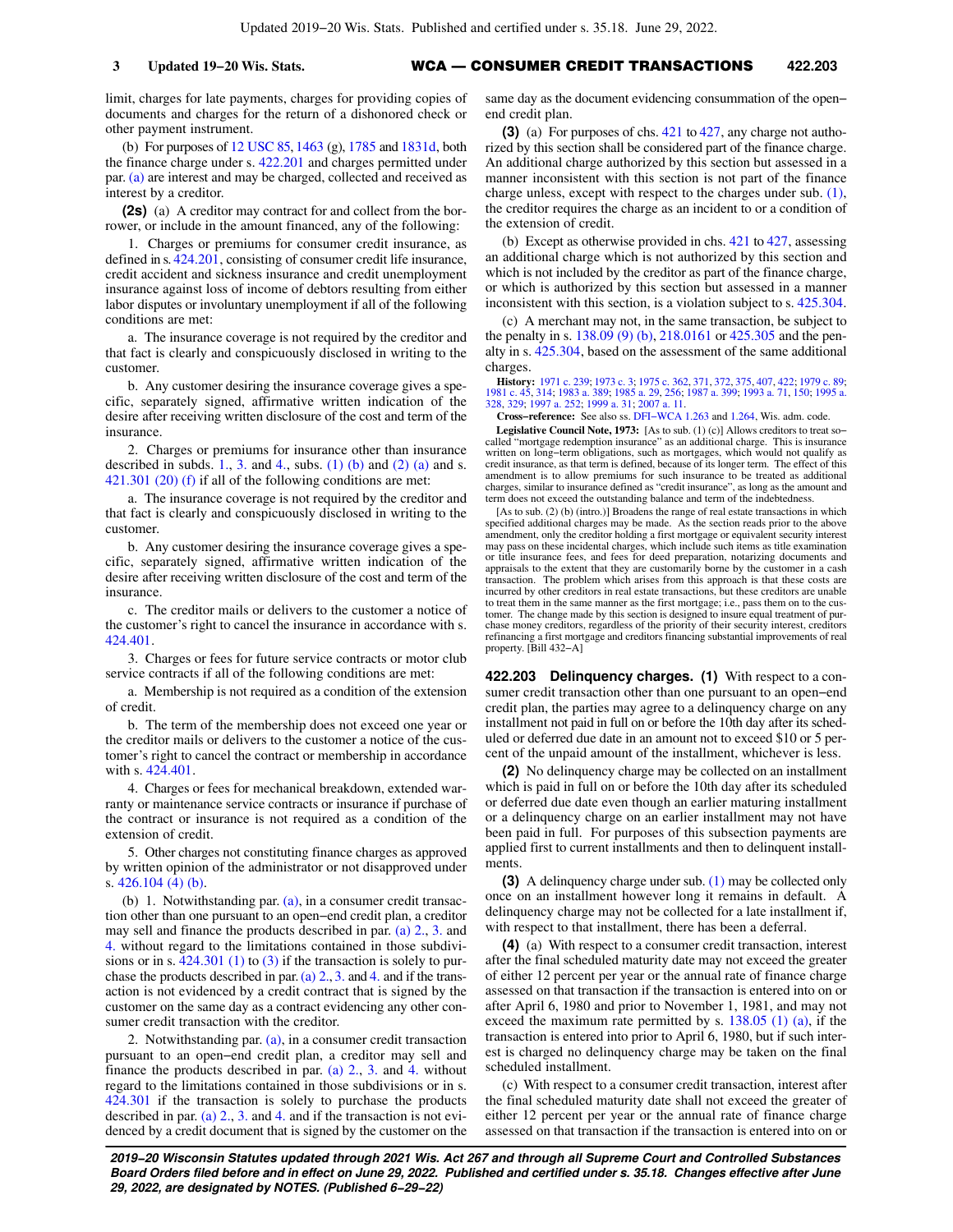## **422.203** WCA — CONSUMER CREDIT TRANSACTIONS **Updated 19−20 Wis. Stats. 4**

after November 1, 1981, but if interest is charged no delinquency charge may be taken on the final scheduled installment.

**(5)** A violation of this section is subject to s. [425.304](https://docs.legis.wisconsin.gov/document/statutes/425.304).

**History:** [1971 c. 239](https://docs.legis.wisconsin.gov/document/acts/1971/239); [1979 c. 10,](https://docs.legis.wisconsin.gov/document/acts/1979/10) [168;](https://docs.legis.wisconsin.gov/document/acts/1979/168) [1981 c. 45;](https://docs.legis.wisconsin.gov/document/acts/1981/45) [1991 a. 39;](https://docs.legis.wisconsin.gov/document/acts/1991/39) [1997 a. 302.](https://docs.legis.wisconsin.gov/document/acts/1997/302)

A fee that is required in order to allow the reinstatement of payments after a default is a delinquency charge. Burny v. Thorn, [944 F. Supp. 762](https://docs.legis.wisconsin.gov/document/courts/944%20F.%20Supp.%20762) (1996).

**422.204 Deferral charges. (1)** With respect to a precomputed consumer credit transaction, the parties may at any time agree in writing to a deferral of all or part of one or more unpaid installments, and the creditor may make and collect a charge but:

(a) With respect to a precomputed transaction which is scheduled to be repaid in substantially equal successive installments at approximately equal intervals, if the deferral is made as of an installment due date and the payment dates for all wholly unpaid installments are deferred for one or more full installment periods and the maturity is extended for a corresponding period, the deferral charge shall not exceed the portion of the precomputed finance charge attributable to the final installment of the original schedule of payments multiplied by the total number of installments to be deferred and by the number of full installment periods in the deferment period; or

(b) If the deferral is not made pursuant to par. [\(a\)](https://docs.legis.wisconsin.gov/document/statutes/422.204(1)(a)) the deferral charge shall not exceed the rate previously disclosed to the customer pursuant to the provisions on disclosure in subch. [III,](https://docs.legis.wisconsin.gov/document/statutes/subch.%20III%20of%20ch.%20422) applied to the amount or amounts deferred for the period of deferral calculated without regard to differences in the lengths of months, but proportionally for a part of a month, counting each day as one−thirtieth of a month.

**(2)** A deferral charge may be collected at the time it is assessed or at any time thereafter.

**(3)** The deferment period is that period of time in which no payment is required or made by reason of the deferral.

**(4)** Any payment received at the time of the deferment may be applied first to the deferral charge and the remainder, if any, to the unpaid balance of the transaction, but if such payment is sufficient to pay, in addition to the appropriate delinquency charge, any installment which is in default, it shall be first so applied, and such installment shall not then be deferred or subject to the deferral charge.

**(5)** No installment on which a delinquency charge has been collected shall be deferred or included in the computation of the deferral unless such delinquency charge is refunded to the customer or credited to the deferral charge.

**(6)** In addition to the deferral charge, the merchant may make appropriate additional charges as provided in s. [422.202](https://docs.legis.wisconsin.gov/document/statutes/422.202). The amount of such charges which is not paid in cash may be added to the amount deferred for the purpose of calculating the deferral.

**(7)** (am) In addition to any requirements of form established by the administrator, a deferral agreement shall meet all of the following requirements:

1. The agreement shall be in writing and signed by the customer.

2. The agreement shall incorporate by reference the transaction to which the deferral applies.

3. The agreement shall state each installment or part thereof in the amount to be deferred, the date or dates originally payable and either the date or dates agreed to become payable for the payment of the amounts deferred or the periods of deferral.

4. The agreement shall clearly set forth the dollar amount of the charge for each installment to be deferred and the total dollar amount to be paid by the customer for the deferral.

(e) This subsection does not apply to deferral charges made under sub. [\(8\)](https://docs.legis.wisconsin.gov/document/statutes/422.204(8)).

**(8)** The parties may agree in writing at the time of a precomputed consumer transaction, refinancing or consolidation that if an installment is not paid within 30 days after its due date, the creditor at any time may unilaterally grant a deferral and make charges as provided in this section if a notice is sent to the customer at least 10 days prior to deferral advising the customer of the total dollar amount of the deferral charge and the periods of deferral, but such deferral shall not be allowed if the customer has a valid claim or defense against the creditor for the payment not made. Only one such unilateral deferral on a consumer credit transaction may be made during any 12−month period.

**(9)** No deferral charge may be made for a period after the date that the creditor elects to accelerate the maturity of the agreement.

**(10)** A violation of this section is subject to s. [425.304.](https://docs.legis.wisconsin.gov/document/statutes/425.304)

**History:** [1971 c. 239;](https://docs.legis.wisconsin.gov/document/acts/1971/239) [1973 c. 3](https://docs.legis.wisconsin.gov/document/acts/1973/3); [1991 a. 316;](https://docs.legis.wisconsin.gov/document/acts/1991/316) [1999 a. 85](https://docs.legis.wisconsin.gov/document/acts/1999/85).

**Cross−reference:** See also s. [DFI−WCA 1.281](https://docs.legis.wisconsin.gov/document/administrativecode/DFI-WCA%201.281), Wis. adm. code.

**Legislative Council Note, 1973:** Clarifies the meaning of ss. 422.204 (5) and (6). The reference in sub. (5) to "partial payment" is phrased in a manner which infers that<br>part of an installment cannot be deferred. However, this is not the case; see s. 422.204<br>(1) (intro.), which clearly allows the deferm also has a minor substantive effect—the deferral charge on the deferment of part of an installment will always have to be calculated using the rate of finance charge previ-ously disclosed to the buyer [s. 422.204 (1) (b)], rather than possibly refunding the partial payment and calculating the deferral charge using the "unit" method [s.  $422.204$  (1) (a)] if the transaction otherwise qualifies for such treatment.

The cross–reference language added in sub. (6) has the effect of specifying with 432−A]<br>greater exactitude those additional charges allowable in a deferral situation. [Bill<br>432−A]

**422.205 Finance charge on refinancing. (1)** With respect to a consumer credit transaction other than one pursuant to an open−end credit plan, the merchant may by agreement with the customer refinance the unpaid balance and may bargain for and receive a finance charge based on the amount financed resulting from the refinancing at a rate not exceeding that permitted in s. [422.201.](https://docs.legis.wisconsin.gov/document/statutes/422.201)

**(2)** For the purpose of determining the finance charge permitted in refinancing, the amount financed resulting from the refinancing shall constitute the total of the following:

(a) The amount which the customer would have been required to pay upon prepayment pursuant to the provisions on rebate upon prepayment under s. [422.209](https://docs.legis.wisconsin.gov/document/statutes/422.209) on the date of refinancing, except that for the purpose of computing this amount no minimum finance charge under s. [422.201 \(9\)](https://docs.legis.wisconsin.gov/document/statutes/422.201(9)) shall be allowed; and

(b) Appropriate additional charges under s. [422.202](https://docs.legis.wisconsin.gov/document/statutes/422.202), included for the period of refinancing.

**(3)** The maximum period for payments resulting from refinancing under this section shall not exceed the periods provided in s. [422.403](https://docs.legis.wisconsin.gov/document/statutes/422.403) commencing with the date of refinancing, but the outstanding balances for the purposes of that section shall be based on the amount financed resulting from such refinancing.

**(4)** A violation of this section is subject to s. [425.304.](https://docs.legis.wisconsin.gov/document/statutes/425.304) **History:** [1971 c. 239;](https://docs.legis.wisconsin.gov/document/acts/1971/239) [1979 c. 10](https://docs.legis.wisconsin.gov/document/acts/1979/10) s. [24.](https://docs.legis.wisconsin.gov/document/acts/1979/10,%20s.%2024)

**422.206 Finance charge on consolidation. (1)** If a customer owes an unpaid balance to a creditor with respect to a consumer credit transaction and becomes obligated on another consumer credit transaction or desires to enter into another consumer credit transaction with the same creditor, the parties may agree to a consolidation resulting in a single schedule of payments.

**(2)** The unpaid balance with respect to the previous transaction shall be determined under s. [422.205](https://docs.legis.wisconsin.gov/document/statutes/422.205) and the amount financed resulting therefrom shall be consolidated by adding to it the amount financed with respect to the subsequent transaction. The creditor may contract for and receive a finance charge based on the aggregate amount financed resulting from consolidation at a rate not exceeding that permitted by s. [422.201](https://docs.legis.wisconsin.gov/document/statutes/422.201).

**(3)** The maximum period for payments resulting from consolidation under this section shall not exceed the periods provided for in s. [422.403](https://docs.legis.wisconsin.gov/document/statutes/422.403) commencing with the date of consolidation but the outstanding balances for the purposes of that section shall be based on the amount of the consolidated outstanding balance.

**(4)** A violation of this section is subject to s. [425.304.](https://docs.legis.wisconsin.gov/document/statutes/425.304) **History:** [1971 c. 239.](https://docs.legis.wisconsin.gov/document/acts/1971/239)

**422.207 Advances to perform agreements of customer. (1)** With respect to a consumer credit transaction the parties may, to the extent not prohibited by chs. [421](https://docs.legis.wisconsin.gov/document/statutes/ch.%20421) to [427](https://docs.legis.wisconsin.gov/document/statutes/ch.%20427) and [429,](https://docs.legis.wisconsin.gov/document/statutes/ch.%20429)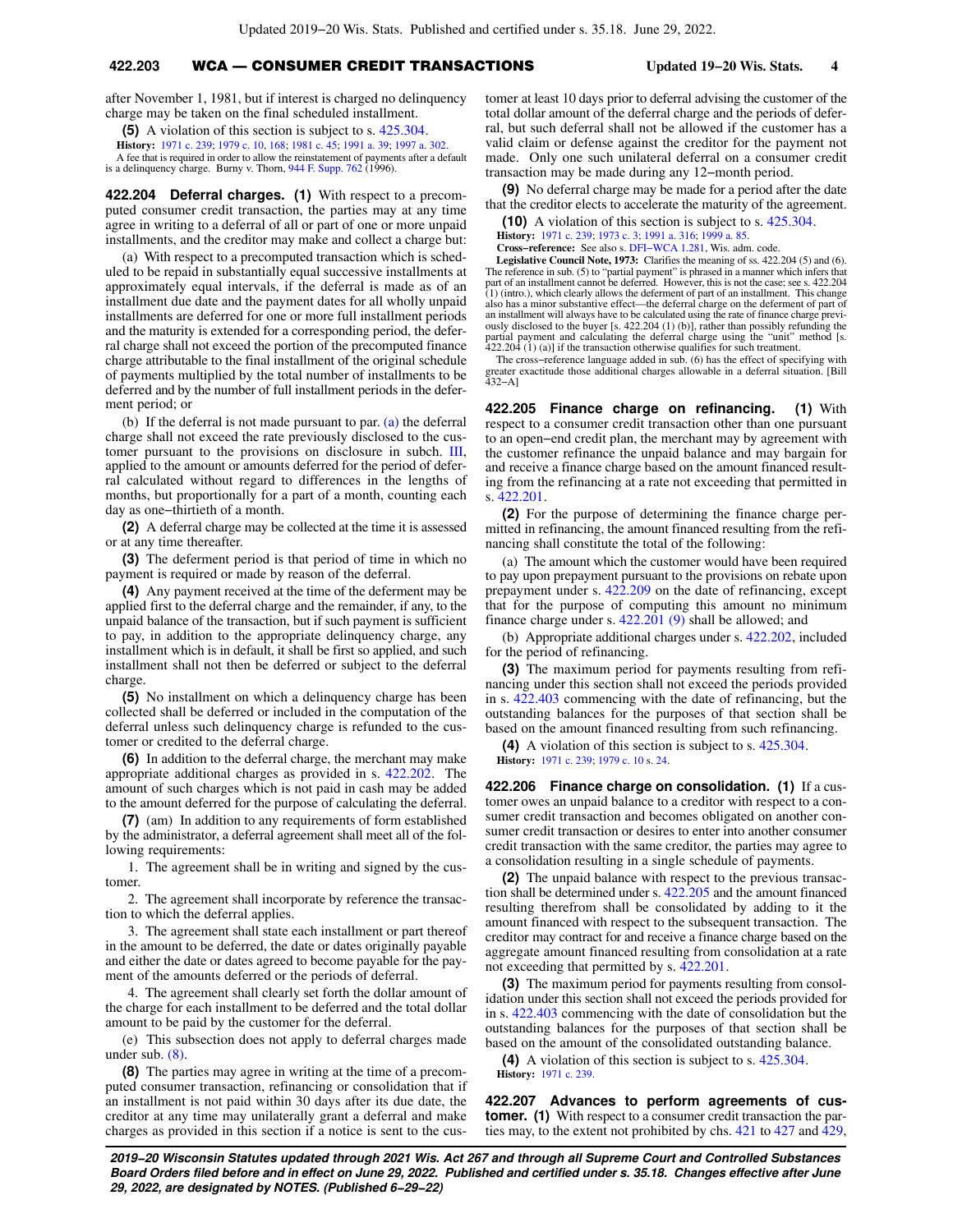agree that the customer will perform certain duties with respect to preserving or insuring collateral or goods subject to a motor vehicle consumer lease, if such duties are reasonable in relation to the risk of loss of or damage to the collateral or goods. If the customer fails to so perform the creditor may, if authorized by the agreement, pay for the performance of such duties on behalf of the customer. The amount paid may be added to the unpaid balance of the customer's obligation, if, in the absence of performance, the merchant has made all expenditures on behalf of the customer in good faith and in a commercially reasonable manner and the merchant has given the customer written notice of the nonperformance and reasonable opportunity after such notice to so perform.

**(2)** Within a reasonable time after advancing any sums pursuant to sub.  $(1)$ , the merchant shall state to the customer in writing the amount of the sums advanced, any charges with respect to this amount and any revised payment schedule and, if the duties of the customer performed by the merchant pertain to insurance, a brief description of the insurance paid for including the type and amount of coverages.

**(3)** A finance charge may be made for sums advanced pursuant to sub.  $(1)$  at a rate not exceeding the rate stated to the customer pursuant to the provisions on disclosure in subch. [III](https://docs.legis.wisconsin.gov/document/statutes/subch.%20III%20of%20ch.%20422), or if no disclosure is required then at the annual rate of finance charge assessed on that transaction. With respect to an open−end credit plan the amount of the advance may be added to the unpaid balance of the account and the merchant may make a finance charge not exceeding that permitted by s. [422.201](https://docs.legis.wisconsin.gov/document/statutes/422.201).

**(4)** A violation of this section is subject to s. [425.304](https://docs.legis.wisconsin.gov/document/statutes/425.304). **History:** [1971 c. 239](https://docs.legis.wisconsin.gov/document/acts/1971/239); [1979 c. 10,](https://docs.legis.wisconsin.gov/document/acts/1979/10) [89](https://docs.legis.wisconsin.gov/document/acts/1979/89); [1995 a. 329;](https://docs.legis.wisconsin.gov/document/acts/1995/329) [1997 a. 302](https://docs.legis.wisconsin.gov/document/acts/1997/302). **Cross−reference:** See also s. [DFI−WCA 1.30](https://docs.legis.wisconsin.gov/document/administrativecode/DFI-WCA%201.30), Wis. adm. code.

**422.208 Right to prepay.** Subject to s. [422.209](https://docs.legis.wisconsin.gov/document/statutes/422.209) and, with respect to a motor vehicle consumer lease, s. [429.207,](https://docs.legis.wisconsin.gov/document/statutes/429.207) the customer may prepay in full or in any part, at any time without penalty, the unpaid balance of any consumer credit transaction other than a transaction secured by a first lien mortgage or equivalent security interest on real estate with an original term of 10 years or more and on which the annual percentage rate disclosed pursuant to subch. [III](https://docs.legis.wisconsin.gov/document/statutes/subch.%20III%20of%20ch.%20422) is 10 percent or less.

**History:** [1971 c. 239](https://docs.legis.wisconsin.gov/document/acts/1971/239); [1995 a. 329](https://docs.legis.wisconsin.gov/document/acts/1995/329).

**422.209 Rebate on prepayment. (1)** Except as provided in sub.  $(1m)$ , upon prepayment in full of the unpaid balance of a precomputed consumer credit transaction, refinancing or consolidation, an amount not less than the unearned portion of the finance charge calculated according to this section shall be rebated to the customer. If the total of all rebates, refunds and credits to be paid to the customer under chs. [421](https://docs.legis.wisconsin.gov/document/statutes/ch.%20421) to [427](https://docs.legis.wisconsin.gov/document/statutes/ch.%20427) is less than \$1, no rebate need be made.

**(1m)** (a) In the event of prepayment under sub. [\(1\)](https://docs.legis.wisconsin.gov/document/statutes/422.209(1)), a merchant may retain a loan administration fee that meets all of the following conditions:

1. The loan administration fee does not exceed 2 percent of the amount financed in the precomputed consumer credit transaction, refinancing or consolidation.

2. The loan administration fee is for a consumer loan that is secured primarily by an interest in real property or in a mobile home, as defined in s. [101.91 \(10\),](https://docs.legis.wisconsin.gov/document/statutes/101.91(10)) or in a manufactured home, as defined in s. [101.91 \(2\)](https://docs.legis.wisconsin.gov/document/statutes/101.91(2)).

(b) Notwithstanding par. [\(a\)](https://docs.legis.wisconsin.gov/document/statutes/422.209(1m)(a)), if a merchant retains any portion of a loan administration fee charged on a loan that is prepaid from the proceeds of a new loan made by the same merchant within 6 months after the prior loan, then the merchant shall reduce any loan administration fee on the new loan by the amount of the loan administration fee on the prior loan that was retained by the merchant.

**(2)** (a) The unearned portion of the precomputed finance charge on consumer credit transactions repayable in substantially equal successive installments at approximately equal intervals shall be equal to at least that portion of the finance charge which

the sums of the installment balances of the obligation scheduled to be outstanding after the installment date nearest the date of prepayment bears to the sum of all installment balances originally scheduled to be outstanding under the obligation. For the purpose of determining the installment date nearest the date of prepayment when payments are monthly, any prepayment made on or before the 15th day following an installment due date shall be deemed to have been made as of the installment due date, and if prepayment occurs on or after the 16th day it shall be deemed to have been made on the succeeding installment due date. This method of calculating rebates may be referred to as the "rule of 78" or "sum of the digits" method. This paragraph applies to all of the following:

1. Consumer credit transactions entered into before November 1, 1981.

2. Consumer credit transactions having initial terms of less than 49 months entered into on or after November 1, 1981 and before August 1, 1987.

3. Consumer credit transactions in which the amount financed is less than \$5,000, which have initial terms of less than 37 months and which are entered into on or after August 1, 1987.

(b) The unearned portion of the finance charge on consumer credit transactions described in par. [\(c\)](https://docs.legis.wisconsin.gov/document/statutes/422.209(2)(c)) is, at the option of the creditor, either of the following:

1. The portion of the finance charge which is allocable to all unexpired payment periods as scheduled or deferred. A payment period is unexpired if prepayment is made within 15 days after the payment's due date. The unearned finance charge is the finance charge which, assuming all payments are made as scheduled or deferred, would be earned for each unexpired payment period by applying to unpaid balances of principal, according to the actuarial method, the annual percentage rate disclosed to the customer under subch. [III](https://docs.legis.wisconsin.gov/document/statutes/subch.%20III%20of%20ch.%20422). The creditor may decrease the annual interest rate to the next multiple of 0.25 percent.

2. The finance charge less the amount determined by applying the annual percentage rate disclosed to the customer under subch. [III,](https://docs.legis.wisconsin.gov/document/statutes/subch.%20III%20of%20ch.%20422) according to the actuarial method, to the unpaid balances for the actual time those balances were unpaid up to the date of prepayment.

(c) Paragraph [\(b\)](https://docs.legis.wisconsin.gov/document/statutes/422.209(2)(b)) applies to all of the following:

1. Consumer credit transactions which have terms of 49 months or more and which are entered into after November 1, 1981 and before August 1, 1987.

2. Consumer credit transactions in which the amount financed is \$5,000 or more and which are entered into on or after August 1, 1987.

3. Consumer credit transactions in which the amount financed is less than \$5,000, which have initial terms of 37 months or more and which are entered into on or after August 1, 1987.

**(3)** With respect to other precomputed consumer credit transactions, the administrator may prescribe by rule the refund formula consistent with sub. [\(2\) \(a\)](https://docs.legis.wisconsin.gov/document/statutes/422.209(2)(a)) taking into account the irregularity of installment amounts and due dates.

**(4)** (a) Except as provided in par. [\(b\),](https://docs.legis.wisconsin.gov/document/statutes/422.209(4)(b)) the unearned portion of a deferral charge is the deferral charge multiplied by the number of unexpired payment periods as of the date of prepayment and divided by the total number of installments deferred.

(b) If the unearned finance charge is calculated under sub. [\(2\)](https://docs.legis.wisconsin.gov/document/statutes/422.209(2)(b)) [\(b\),](https://docs.legis.wisconsin.gov/document/statutes/422.209(2)(b)) the deferral charge shall be refunded in full.

**(5)** This section does not preclude the collection or retention by the creditor of delinquency charges under s. [422.203](https://docs.legis.wisconsin.gov/document/statutes/422.203) for delinquencies or payments due prior to prepayment.

**(6)** If the maturity of the obligation is accelerated for any reason and judgment is obtained, the customer is entitled to the same rebate as if payment in full had been made on the date judgment is entered against the customer.

**(6m)** For purpose of this section, the finance charge in a manufactured home transaction as defined in s.  $138.056$  (1) (bg) does not include fees, discounts, or other sums actually imposed by the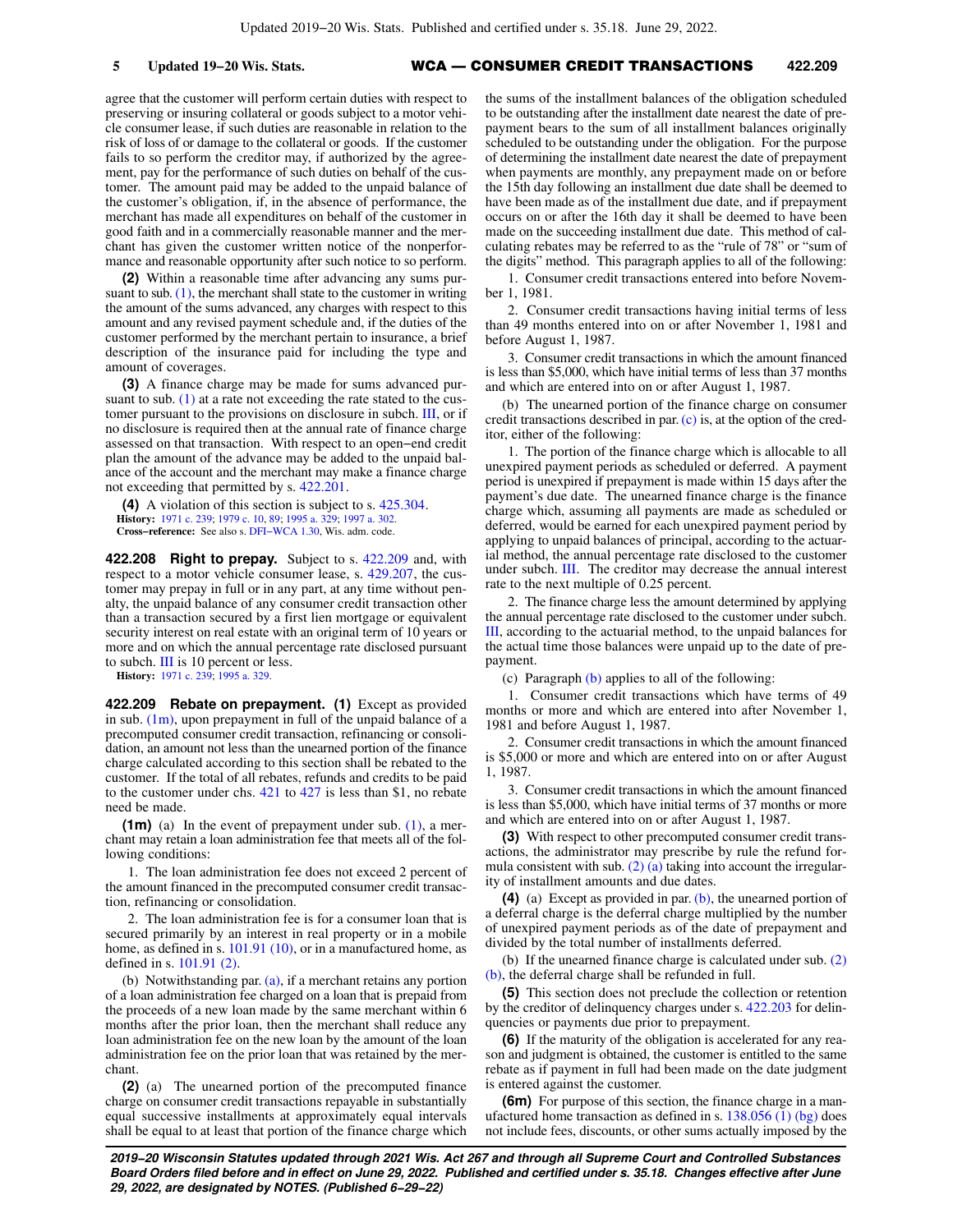# **422.209** WCA — CONSUMER CREDIT TRANSACTIONS **Updated 19−20 Wis. Stats. 6**

government national mortgage association, the federal national mortgage association, the federal home loan mortgage corporation or other governmentally sponsored secondary mortgage market purchaser of the loan or any private secondary mortgage market purchaser of the loan who is not a person related to the original lender.

**(7)** A violation of this section is subject to s. [425.304](https://docs.legis.wisconsin.gov/document/statutes/425.304).

**History:** [1971 c. 239](https://docs.legis.wisconsin.gov/document/acts/1971/239); [1979 c. 89;](https://docs.legis.wisconsin.gov/document/acts/1979/89) [1981 c. 45](https://docs.legis.wisconsin.gov/document/acts/1981/45) ss. [41](https://docs.legis.wisconsin.gov/document/acts/1981/45,%20s.%2041) to [44](https://docs.legis.wisconsin.gov/document/acts/1981/45,%20s.%2044), [51;](https://docs.legis.wisconsin.gov/document/acts/1981/45,%20s.%2051) [1987 a. 27](https://docs.legis.wisconsin.gov/document/acts/1987/27); [1995 a.](https://docs.legis.wisconsin.gov/document/acts/1995/272) [272](https://docs.legis.wisconsin.gov/document/acts/1995/272); [1997 a. 302;](https://docs.legis.wisconsin.gov/document/acts/1997/302) [1999 a. 9,](https://docs.legis.wisconsin.gov/document/acts/1999/9) [53](https://docs.legis.wisconsin.gov/document/acts/1999/53); [2007 a. 11](https://docs.legis.wisconsin.gov/document/acts/2007/11).

**422.210 Agricultural credit transactions. (1) PERMISSI-**BLE FINANCE CHARGES AND FEES. With respect to a credit transaction that it is primarily for an agricultural purpose, a creditor may not charge, collect or receive any finance charge or fee unless the charge or fee is clearly disclosed in writing to the customer and that is agreed to by the creditor and the customer.

**(2)** PENALTY. A violation of this section is subject to s. [425.304](https://docs.legis.wisconsin.gov/document/statutes/425.304).

**History:** [1997 a. 302](https://docs.legis.wisconsin.gov/document/acts/1997/302).

## SUBCHAPTER III

## DISCLOSURE AND FORM OF WRITINGS

**422.301 Requirements of federal act.** In addition to the disclosures required by the federal consumer credit protection act, if any, the creditor shall disclose to the customer to whom credit is extended the information required by this subchapter. With respect to every consumer credit sale payable in installments (s. [421.301 \(30\)](https://docs.legis.wisconsin.gov/document/statutes/421.301(30))) upon which no separate finance charge is stated or imposed (s. [421.301 \(20\)](https://docs.legis.wisconsin.gov/document/statutes/421.301(20))) the creditor shall make disclosures in accordance with the federal consumer credit protection act, to the extent applicable, whether or not such act requires such disclosures to be made.

**History:** [1971 c. 239](https://docs.legis.wisconsin.gov/document/acts/1971/239); [1979 c. 10.](https://docs.legis.wisconsin.gov/document/acts/1979/10)

The Functions of Disclosure Regulation in Consumer Transactions. Whitford. 1973 WLR 400.

**422.302 General requirements and provisions. (1)** The information required by this subchapter to be disclosed by the creditor to the customer to whom credit is extended:

(a) Shall be made clearly and conspicuously;

(b) Shall be in writing;

(c) Except as provided in s. [422.303](https://docs.legis.wisconsin.gov/document/statutes/422.303) and in rules adopted by the administrator, need not be contained in a single writing or made in the order set forth in chs. [421](https://docs.legis.wisconsin.gov/document/statutes/ch.%20421) to [427](https://docs.legis.wisconsin.gov/document/statutes/ch.%20427);

(d) May be supplemented by additional information or explanations supplied by the creditor, but none shall be stated, utilized or placed so as to mislead or confuse the customer or contradict, obscure or detract attention from the information required by this subchapter to be disclosed; and so long as the additional information or explanations do not have the effect of circumventing, evading or unduly complicating the information required to be disclosed by this subchapter; and

(e) Need be made only to the extent applicable and only as to those items for which the creditor makes a separate charge to the customer.

**(2)** The creditor shall disclose all information required by this subchapter before the transaction is consummated; such disclosures may be made on the face of the writing evidencing the transaction

**(3)** Before any payment is due, the creditor shall furnish the customer with an exact copy of each instrument, document, agreement and contract which is signed by the customer and which evidences the customer's obligation. If there is more than one customer, delivery of copies of the documents to one of them constitutes compliance with this subsection.

**(4)** Anything to the contrary in chs. [421](https://docs.legis.wisconsin.gov/document/statutes/ch.%20421) to [427](https://docs.legis.wisconsin.gov/document/statutes/ch.%20427) notwithstanding, the sale of insurance under ch. [424](https://docs.legis.wisconsin.gov/document/statutes/ch.%20424) shall not be considered a sale requiring separate disclosure other than as provided in s. [422.202 \(1\)](https://docs.legis.wisconsin.gov/document/statutes/422.202(1)).

**History:** [1971 c. 239;](https://docs.legis.wisconsin.gov/document/acts/1971/239) [1979 c. 10,](https://docs.legis.wisconsin.gov/document/acts/1979/10) [89](https://docs.legis.wisconsin.gov/document/acts/1979/89).

When a merchant first informed the customer of 24 percent interest to be charged on an open account in statements of the account provided after the account was opened, sub. (2) and s. 422.308 were violated and the merchant was only entitled to interest under s. 138.04. Severson Agri−Service, Inc. v. Lander, [172 Wis. 2d 269,](https://docs.legis.wisconsin.gov/document/courts/172%20Wis.%202d%20269) [493](https://docs.legis.wisconsin.gov/document/courts/493%20N.W.2d%20230) [N.W.2d 230](https://docs.legis.wisconsin.gov/document/courts/493%20N.W.2d%20230) (Ct. App. 1992).

**422.303 Form requirements other than open−end or discount. (1)** In a consumer credit sale other than one pursuant to an open−end credit plan or a credit sale in which the only finance charge is a prompt payment discount as described in s. [422.201 \(8\)](https://docs.legis.wisconsin.gov/document/statutes/422.201(8)), the customer's obligation to pay the total of payments shall be evidenced by a single instrument, which shall include, in addition to the other disclosures required by this subchapter, the signature of the seller, the signature of the customer, the date on which it was signed and a description of any property the customer transfers to the seller as a trade−in.

**(2)** The terms of such instrument evidencing a consumer credit sale shall be set forth in not less than 8−point standard type, or such similar type as is prescribed in rules adopted by the administrator, to the extent that larger type is not specifically required by chs. [421](https://docs.legis.wisconsin.gov/document/statutes/ch.%20421) to [427](https://docs.legis.wisconsin.gov/document/statutes/ch.%20427).

**(3)** Except as provided in sub. [\(4\)](https://docs.legis.wisconsin.gov/document/statutes/422.303(4)), every writing evidencing the customer's obligation to pay under a consumer credit transaction other than one pursuant to an open−end credit plan or a motor vehicle consumer lease, shall contain immediately above or adjacent to the place for the signature of the customer, a clear, conspicuous, printed or typewritten notice in substantially the following language:

#### NOTICE TO CUSTOMER

(a) DO NOT SIGN THIS BEFORE YOU READ THE WRIT-ING ON THE REVERSE SIDE, EVEN IF OTHERWISE ADVISED.

(b) DO NOT SIGN THIS IF IT CONTAINS ANY BLANK SPACES.

(c) YOU ARE ENTITLED TO AN EXACT COPY OF ANY AGREEMENT YOU SIGN.

(d) YOU HAVE THE RIGHT AT ANY TIME TO PAY IN ADVANCE THE UNPAID BALANCE DUE UNDER THIS AGREEMENT AND YOU MAY BE ENTITLED TO A PAR-TIAL REFUND OF THE FINANCE CHARGE.

**(4)** The notice described in sub. [\(3\)](https://docs.legis.wisconsin.gov/document/statutes/422.303(3)) (a) is not required when no terms appear on the reverse side of the writing. The notice described in sub. [\(3\)](https://docs.legis.wisconsin.gov/document/statutes/422.303(3)) (d) is not required with respect to a consumer credit transaction secured by a first lien mortgage or equivalent security interest on real property, the original term of which is 10 years or more.

**(5)** The creditor shall retain a copy of such writing evidencing a consumer credit transaction, other than one pursuant to an open− end credit plan, and of any proposal for a consumer credit transaction which the merchant has required or requested the customer to sign and which the customer has signed during contract negotiations, for a period of one year after the last payment scheduled under the transaction, or one year after the transaction has been repaid in full, whichever is sooner. The creditor shall supply the customer with copies of such documents upon any demand of the customer made within such period; one copy shall be furnished at no charge; and subsequent copies shall be furnished on the condition that the customer pay the creditor's reasonable costs of preparing and forwarding the copy. Copies supplied under this subsection are in addition to those copies required by s.  $422.302$ .

**(6)** A violation of this section is subject to s. [425.304.](https://docs.legis.wisconsin.gov/document/statutes/425.304) **History:** [1971 c. 239;](https://docs.legis.wisconsin.gov/document/acts/1971/239) [1973 c. 3](https://docs.legis.wisconsin.gov/document/acts/1973/3); [1975 c. 407;](https://docs.legis.wisconsin.gov/document/acts/1975/407) [1979 c. 10](https://docs.legis.wisconsin.gov/document/acts/1979/10), [89;](https://docs.legis.wisconsin.gov/document/acts/1979/89) [1995 a. 329](https://docs.legis.wisconsin.gov/document/acts/1995/329).

**Legislative Council Note, 1973:** Makes clear that this section refers to copies of documents given subsequently to documents furnished in the original transaction. Section 422.302 (3) requires that a copy of each document signed by the customer and evidencing his obligation be given to the customer before the first payment is due. This section is intended to refer to additional copies of such documents, furnished to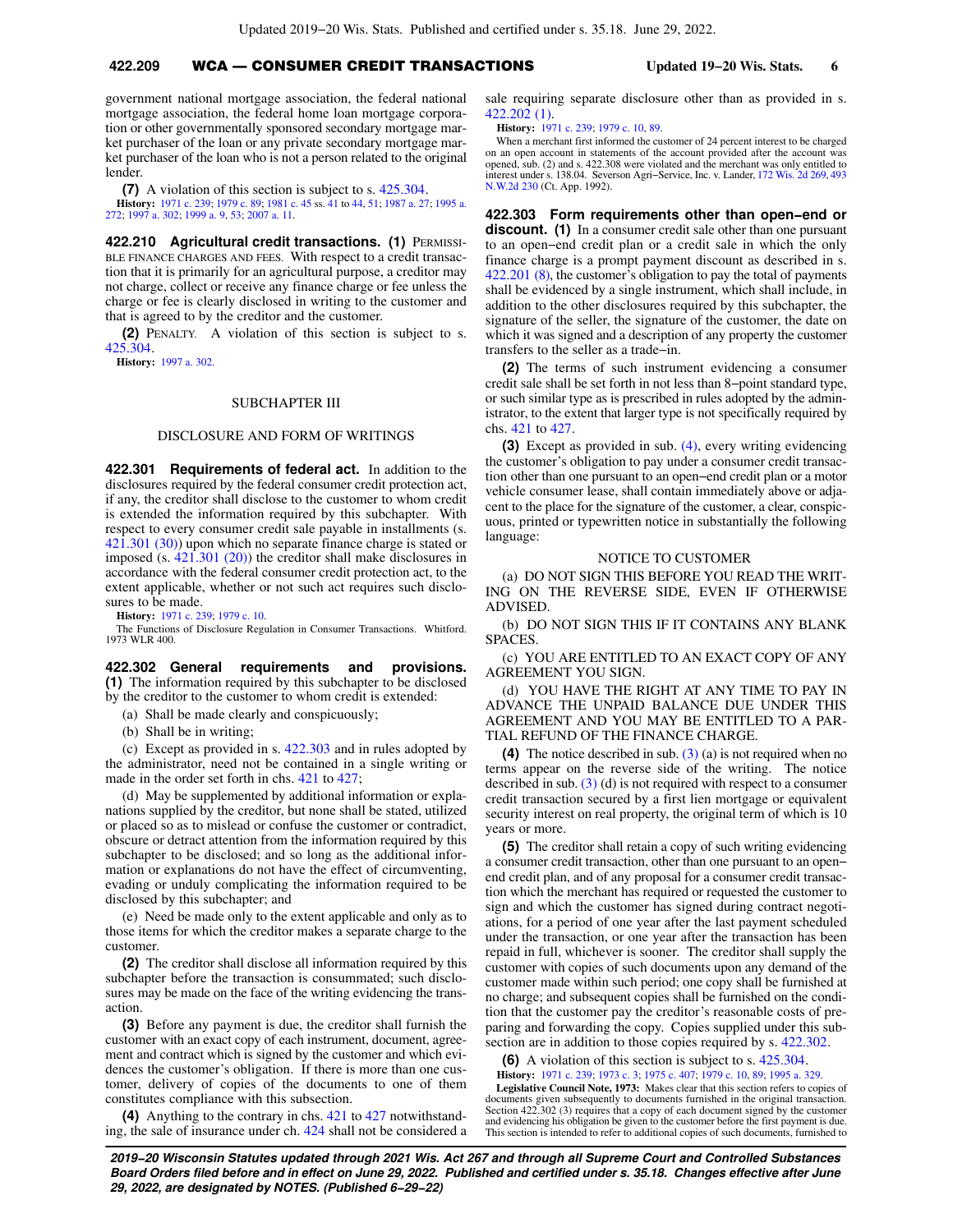## **7 Updated 19−20 Wis. Stats.** WCA — CONSUMER CREDIT TRANSACTIONS **422.308**

the customer during the course of repaying the obligation. The added language inserted in sub. (5) further clarifies this intent. [Bill 432−A]

**422.304 Prohibition of blank writings. (1)** Every writing evidencing a consumer credit transaction shall be completed as to all essential provisions prior to the signing thereof by the parties, and no creditor shall induce, encourage or otherwise permit the customer to sign a writing containing blank spaces which are to be filled in after it is signed except for a space provided for the identifying numbers of goods if not available at the time of the transaction. Blanks relating to price, charges or terms of payment which are inapplicable to a transaction must be filled in a manner which reveals their inapplicability unless their inapplicability is clearly and conspicuously indicated.

**(2)** A violation of this section is subject to s. [425.304](https://docs.legis.wisconsin.gov/document/statutes/425.304). **History:** [1971 c. 239](https://docs.legis.wisconsin.gov/document/acts/1971/239).

**Cross−reference:** See also s. [DFI−WCA 1.34](https://docs.legis.wisconsin.gov/document/administrativecode/DFI-WCA%201.34), Wis. adm. code.

**422.305 Notice to obligors. (1)** No natural person is obligated to assume personal liability for payment of an obligation arising out of a consumer credit transaction unless the person, in addition to signing the writing evidencing the consumer credit transaction, or a separate guaranty or similar instrument, also either receives a copy of each instrument, document, agreement and contract which is signed by the customer and which evidences the customer's obligation to pay, or signs and receives at the time of signing a separate instrument in substantially the following language:

#### EXPLANATION OF

#### PERSONAL OBLIGATION

(a) You have agreed to pay the total of payments under a consumer credit transaction between .... (name of customer) and .... (name of merchant) made on .... (date of transaction) for .... (description of purpose of credit, i.e. sale or loan) in the amount of \$.....

(b) You will be liable and fully responsible for payment of the above amount even though you may not be entitled to any of the goods, services or loan furnished thereunder.

(c) You may be sued in court for the payment of the amount due under this consumer credit transaction even though the customer named above may be working or have funds to pay the amount due.

(d) This explanation is not the agreement under which you are obligated, and the guaranty or agreement you have executed must be consulted for the exact terms of your obligations.

(e) You are entitled now, or at any time, to one free copy of any document you sign evidencing this transaction.

(f) The undersigned acknowledges receipt of an exact copy of this notice.

## .... (Signature)

**(2)** The notice must be printed, typed or otherwise reproduced in a size and style equal to at least 10−point boldface type or such similar type as prescribed by the administrator, and shall contain only the matter above set forth and the address of the merchant.

**(3)** This notice shall not be required to be given to a merchant who endorses or is otherwise liable for payment to an assignee or holder of the customer's obligation.

**(4)** The notice required by this section shall not act to increase or decrease the liability of a cosigner.

**(5)** Taking or arranging for a person to sign an instrument in violation of this section is a violation subject to s. [425.304.](https://docs.legis.wisconsin.gov/document/statutes/425.304)

**History:** [1971 c. 239](https://docs.legis.wisconsin.gov/document/acts/1971/239); [1973 c. 3;](https://docs.legis.wisconsin.gov/document/acts/1973/3) [1979 c. 10](https://docs.legis.wisconsin.gov/document/acts/1979/10). **Cross−reference:** See also s. [DFI−WCA 1.351,](https://docs.legis.wisconsin.gov/document/administrativecode/DFI-WCA%201.351) Wis. adm. code.

### **422.306 Receipts; accounting; evidence of payment.**

**(1)** The creditor shall furnish the customer, without request, a written receipt for each payment made in cash, or any other time the method of payment does not itself provide evidence of payment.

**(2)** At any time after consummation of a consumer credit transaction other than one pursuant to an open−end credit plan, the creditor, upon written request by the customer, shall furnish to the customer a written statement of the amounts and specifying the dates of payments received and charges imposed, together with the unpaid balance at the time of the statement. With respect to transactions secured by a first lien mortgage, or equivalent security interest, on real property such statement need specify only the dates and amounts of payments received and charges imposed during the previous 12 months, and the unpaid balance remaining at the time of the statement. The customer shall be entitled to one such statement free of charge once every 12 months. Additional statements shall be furnished if the customer pays the creditor's reasonable costs of preparing and furnishing the statement.

**(3)** With respect to an open−end credit plan, the creditor shall at any time upon written request by the customer, furnish to the customer a written statement, which may consist of copies of the periodic statements furnished to the customer under the plan, specifying the dates and amounts of purchases or loan credit extended and payments received during the previous 12 months, and the unpaid balance remaining at the time of the statement. The customer shall be entitled to one such statement at a charge not in excess of \$1 once every 12 months. Additional statements shall be furnished if the customer pays the creditor's reasonable costs of preparing and furnishing the statement.

**(4)** Except as provided in s. [708.15,](https://docs.legis.wisconsin.gov/document/statutes/708.15) within 45 days after payment by the customer of all sums for which the customer is obligated under a consumer credit transaction other than one pursuant to an open−end credit plan, the creditor shall give or forward to the customer instruments which acknowledge payment in full, and release of any security interest when there is no outstanding secured obligation, and furnish to the customer or the customer's designee evidence of the release or assignment to such designee of any recorded lien on real estate and termination of any filed financing statement which perfected such security interest.

**History:** [1971 c. 239;](https://docs.legis.wisconsin.gov/document/acts/1971/239) [1991 a. 316](https://docs.legis.wisconsin.gov/document/acts/1991/316); [2013 a. 66](https://docs.legis.wisconsin.gov/document/acts/2013/66). **Cross−reference:** See also s. [DFI−WCA 1.36,](https://docs.legis.wisconsin.gov/document/administrativecode/DFI-WCA%201.36) Wis. adm. code.

**422.307 Estimates or approximations.** If at the time disclosures must be made, an amount or other item of information required to be disclosed or needed to determine a required disclosure is unknown or not available to the creditor, and a reasonable effort has been made to ascertain it, the creditor may use an estimated amount or approximation of the information, if:

**(1)** The estimate or approximation is clearly identified as such, is reasonable and is based on the best information available to the creditor; and

**(2)** The estimate or approximation is not used for the purpose of circumventing or evading the disclosure requirements of this subchapter.

**History:** [1971 c. 239.](https://docs.legis.wisconsin.gov/document/acts/1971/239)

**422.308 Open−end credit disclosures. (1)** With regard to every open−end credit plan between a creditor, wherever located, and a customer who is a resident of this state and who is applying for the open−end credit plan from this state, every application for the open−end credit plan, including every application contained in an advertisement, shall be appropriately divided and captioned by its various sections and shall set forth all of the following:

(a) The annual percentage rate or, if the rate may vary, a statement that it may do so and of the circumstances under which the rates may increase, any limitations on the increase and the effects of the increase.

(b) The date or occasion upon which the finance charge begins to accrue on a transaction.

(c) Whether any annual fee is charged and the amount of the fee.

(d) Whether any other charges or fees may be charged, what they may be charged for and the amounts of the charges or fees.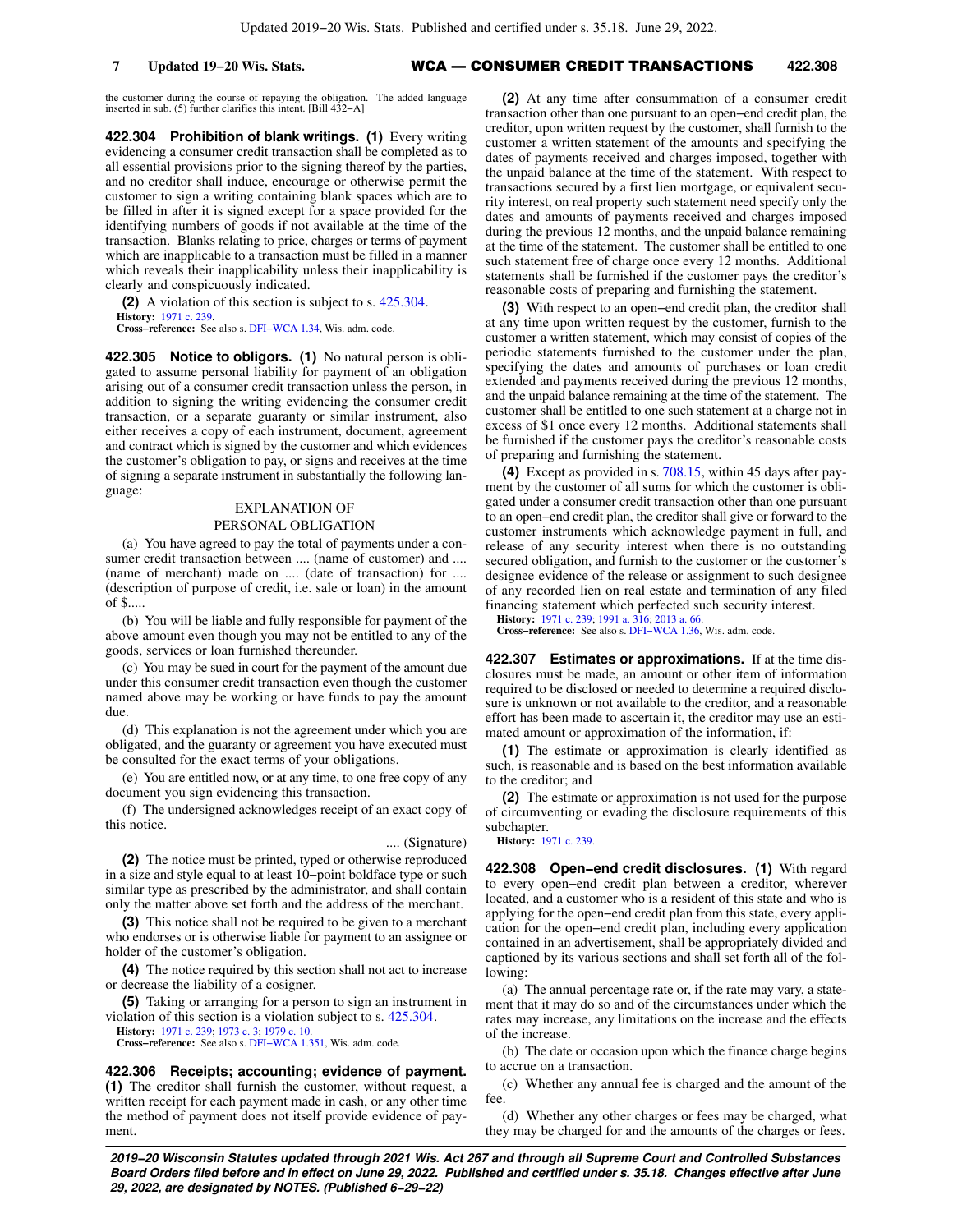## **422.308** WCA — CONSUMER CREDIT TRANSACTIONS **Updated 19−20 Wis. Stats. 8**

**(2)** With regard to every open−end credit plan between a creditor, wherever located, and a customer who is a resident of this state and who is given the opportunity to enter into an open−end credit plan while present in any establishment located in this state but who is not required to complete an application under sub. [\(1\),](https://docs.legis.wisconsin.gov/document/statutes/422.308(1)) the customer shall be given a notice prior to entering into the open−end credit plan. The notice shall be appropriately divided and captioned by its various sections and shall set forth all of the information in sub.  $(1)$  (a) to  $(d)$ .

**(3)** The administrator shall publish an annual creditors' noncompliance report on November 1. The report shall set forth the names of creditors that the administrator knows, or reasonably believes, to have violated this section during the preceding 12 months, unless the administrator knows or reasonably believes that the violation or violations were the result of unintentional good faith error.

**(4)** A violation of this section is subject to s. [425.304](https://docs.legis.wisconsin.gov/document/statutes/425.304) unless the violation was the result of an unintentional good faith error.

**(5)** If any part of this section is found unconstitutional with regard to a creditor solely or in any part because the creditor is located outside of this state, that part of this section shall not apply to any creditor located within this state.

**History:** [1985 a. 244](https://docs.legis.wisconsin.gov/document/acts/1985/244).

When a merchant first informed the customer of 24 percent interest to be charged on an open account in statements of the account provided after the account was opened, s. 422.302 and subs. (1) and (2) were violated and the merchant was only entitled to interest under s. 138.04. Severson Agri−Service, Inc. v. Lander, [172 Wis. 2d](https://docs.legis.wisconsin.gov/document/courts/172%20Wis.%202d%20269) [269](https://docs.legis.wisconsin.gov/document/courts/172%20Wis.%202d%20269), [493 N.W.2d 230](https://docs.legis.wisconsin.gov/document/courts/493%20N.W.2d%20230) (Ct. App. 1992).

**422.310 Refund anticipation loans. (1)** In addition to any other requirements under this subchapter, a creditor shall disclose all of the following in writing to a customer on a form that is signed by the customer before the customer enters into a refund anticipation loan:

(a) Any refund anticipation loan fees.

(b) Any charge or fee for electronically filing an income tax return.

(c) The total dollar amount of all charges and fees under pars. [\(a\)](https://docs.legis.wisconsin.gov/document/statutes/422.310(1)(a)) and [\(b\).](https://docs.legis.wisconsin.gov/document/statutes/422.310(1)(b))

(d) The anticipated length of time, within 2 business days, by which the customer will receive the refund anticipation loan proceeds.

(e) That the customer may electronically file an income tax return without obtaining a refund anticipation loan.

(f) The anticipated length of time within which the customer could reasonably expect to receive a tax refund if the income tax return is filed electronically and the customer does not request a refund anticipation loan.

(g) That the customer is responsible for repayment of the refund anticipation loan and refund anticipation loan fees even if the income tax refund is not paid or is paid in a lower amount than was anticipated.

(h) The estimated annual percentage rate, based on the size of the refund anticipation loan, the refund anticipation loan fees and the anticipated maturity date of the refund anticipation loan. The anticipated maturity date shall be the date disclosed under par. [\(f\).](https://docs.legis.wisconsin.gov/document/statutes/422.310(1)(f))

**(2)** A creditor may not impose a different fee or charge for electronically filing an income tax return on a customer who obtains a refund anticipation loan than the creditor imposes on a customer who does not obtain a refund anticipation loan.

**(3)** A violation of this section is subject to s. [425.304](https://docs.legis.wisconsin.gov/document/statutes/425.304). **History:** [1993 a. 111.](https://docs.legis.wisconsin.gov/document/acts/1993/111)

#### SUBCHAPTER IV

#### LIMITATIONS ON AGREEMENTS AND PRACTICES

**422.401 Scope.** This subchapter applies to consumer credit transactions. **History:** [1971 c. 239](https://docs.legis.wisconsin.gov/document/acts/1971/239).

**422.402 Balloon payments prohibited. (1)** Except as provided in sub.  $(1m)$ , no merchant shall enter into an agreement which requires a schedule of payments under which any one payment is not equal or substantially equal to all other payments, or under which the intervals between any consecutive payments dif-fer substantially except as permitted in sub. [\(2\)](https://docs.legis.wisconsin.gov/document/statutes/422.402(2)) or  $(3)$  with respect to a consumer credit transaction other than a transaction which is one of the following:

(a) Pursuant to an open−end credit plan.

(b) Not precomputed and on which the annual percentage rate disclosed under subch. [III](https://docs.legis.wisconsin.gov/document/statutes/subch.%20III%20of%20ch.%20422) is less than 16.5 percent for a consumer credit sale in which the seller retains a security interest in real estate which is the subject of the sale or any consumer loan, either of which is entered into on or after April 6, 1980, and prior to November 1, 1981, or 12 percent for any other consumer credit transaction.

**(1m)** No merchant shall enter into an agreement which requires a schedule of payments under which any one payment is not equal or substantially equal to all other payments, or under which the intervals between any consecutive payments differ sub-stantially except as permitted in sub. [\(2\)](https://docs.legis.wisconsin.gov/document/statutes/422.402(2)) or  $\overline{(3)}$  $\overline{(3)}$  $\overline{(3)}$  with respect to a consumer credit transaction other than a transaction which is one of the following:

(a) Pursuant to an open−end credit plan.

(b) Not precomputed and on which the annual percentage rate disclosed under subch. [III](https://docs.legis.wisconsin.gov/document/statutes/subch.%20III%20of%20ch.%20422) is not more than 18 percent for a consumer credit sale in which the seller retains a security interest in real estate which is the subject of the sale or any consumer loan, either of which is entered into on or after November 1, 1981, and before November 1, 1984.

**(2)** The parties may agree to payments that are not substantially equal to other payments or are paid at unequal intervals if:

(a) The customer's livelihood is dependent upon income that is seasonal or otherwise not regular, such payments are in accordance with the needs of the customer and a notice in substantially the following language is set forth immediately below the customer's signature in 12−point boldface type, or its equivalent as prescribed by the administrator:

#### WARNING

The amounts of payments or the dates on which they are payable under this agreement are not equal. Do not sign this paper unless you are certain that this payment schedule meets your needs.

(b) The unequal or irregular payment is part of an agreed down payment received by the creditor contemporaneously with or prior to the consummation of the transaction;

(c) The unequal or irregular payment is part of an agreed down payment that does not exceed 20 percent of the cash price, has a due date not later than the due date of the 2nd installment of the transaction and is excluded from the amount financed upon which the finance charge is computed, and if it is the mutual understanding of the customer and the creditor that such a partial payment will be separately financed the customer has the right to rescind the transaction without penalty if the customer cannot obtain such separate financing;

(d) The unequal or irregular payment is the final scheduled payment and is less than, or not more than 10 percent greater than, the average amount of the other scheduled payments, if such other payments are substantially equal; or

(e) The unequal or irregular payment is the first scheduled payment and results from the inclusion of interest charged for a first installment period of not more than 45 days or less than 15 days as permitted under s. [138.09 \(7\) \(c\) 2.](https://docs.legis.wisconsin.gov/document/statutes/138.09(7)(c)2.)

**(3)** In the event that sub. [\(2\) \(a\)](https://docs.legis.wisconsin.gov/document/statutes/422.402(2)(a)) applies, the customer shall have the right at any time to refinance the unequal or irregular installment pursuant to s. [422.205](https://docs.legis.wisconsin.gov/document/statutes/422.205) for refinancing, except that the rate shall not exceed the rate disclosed in the original transaction pursuant to subch. [III of ch. 422](https://docs.legis.wisconsin.gov/document/statutes/subch.%20III%20of%20ch.%20422).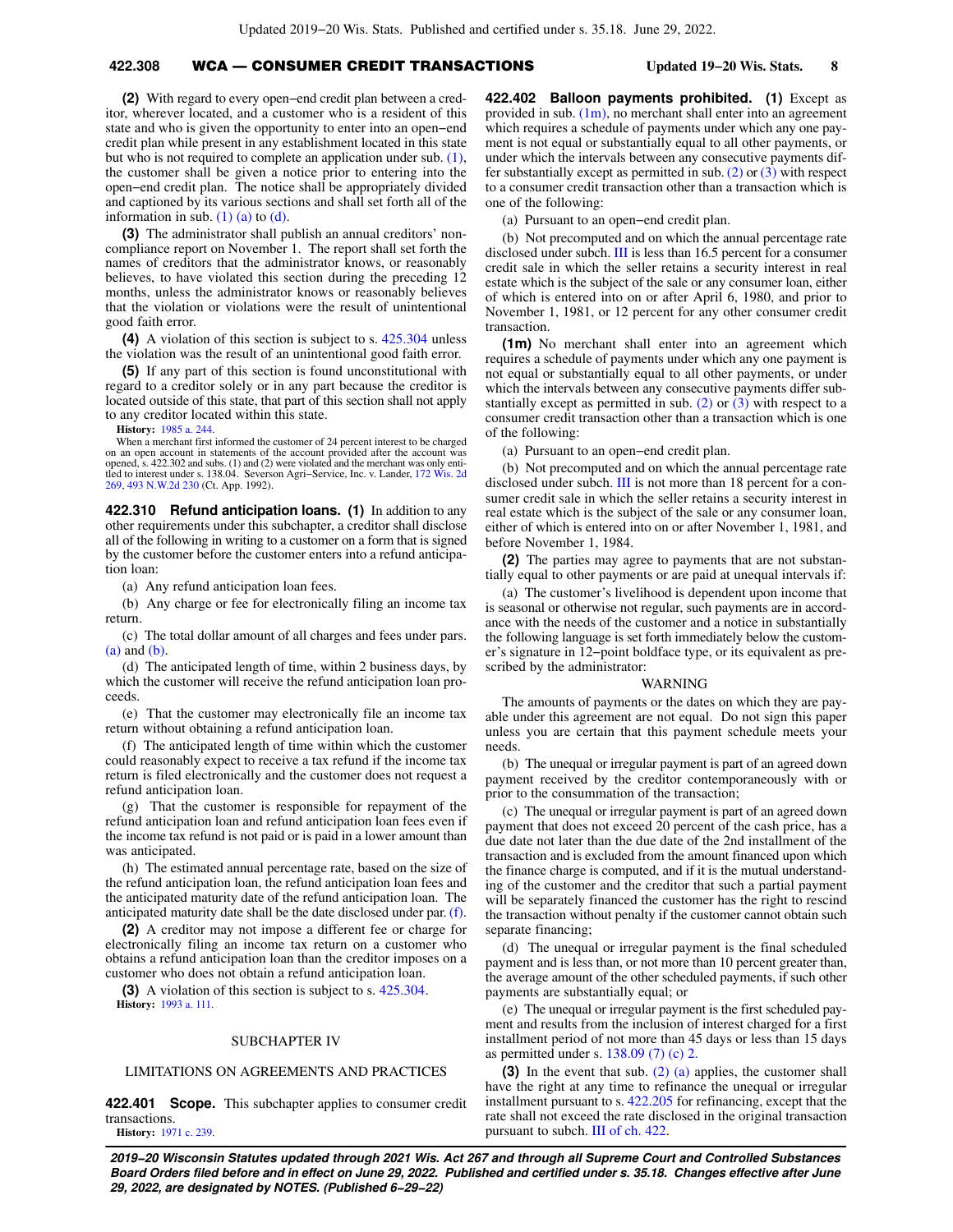**(4)** Taking or arranging for the customer to sign an instrument in violation of this section shall be subject to s. [425.304](https://docs.legis.wisconsin.gov/document/statutes/425.304).

**(5)** This section does not apply to a manufactured home transaction as defined in s. [138.056 \(1\) \(bg\)](https://docs.legis.wisconsin.gov/document/statutes/138.056(1)(bg)) made on or after November 1, 1981, and before November 1, 1984, if:

(a) The transaction complies with s. [138.056](https://docs.legis.wisconsin.gov/document/statutes/138.056); or

(b) The unequal or irregular payment is the final scheduled payment of the transaction, and the merchant agrees to refinance the final scheduled payment at a rate of interest not in excess of the rate disclosed pursuant to subch. [III of ch. 422](https://docs.legis.wisconsin.gov/document/statutes/subch.%20III%20of%20ch.%20422) by more than one percent multiplied by the number of 6−month periods in the term of the immediately prior manufactured home transaction.

**(6)** This section does not apply to consumer credit transactions entered into on or after November 1, 1984.

**History:** [1971 c. 239](https://docs.legis.wisconsin.gov/document/acts/1971/239); [1977 c. 444;](https://docs.legis.wisconsin.gov/document/acts/1977/444) [1979 c. 168;](https://docs.legis.wisconsin.gov/document/acts/1979/168) [1981 c. 45;](https://docs.legis.wisconsin.gov/document/acts/1981/45) [1983 a. 36;](https://docs.legis.wisconsin.gov/document/acts/1983/36) [1987 a.](https://docs.legis.wisconsin.gov/document/acts/1987/27) [27;](https://docs.legis.wisconsin.gov/document/acts/1987/27) [1991 a. 316](https://docs.legis.wisconsin.gov/document/acts/1991/316); [1995 a. 225](https://docs.legis.wisconsin.gov/document/acts/1995/225); [1997 a. 302;](https://docs.legis.wisconsin.gov/document/acts/1997/302) [2007 a. 11.](https://docs.legis.wisconsin.gov/document/acts/2007/11)

**422.403 Maximum periods of repayment. (1)** With respect to a consumer credit transaction other than one pursuant to an open−end credit plan or one pursuant to s. [138.09](https://docs.legis.wisconsin.gov/document/statutes/138.09), no merchant shall initially schedule payments to be paid in full:

(a) Over a period of more than 25 months if the total of payments is \$700 or less;

(b) Over a period of more than 37 months if the total of payments is more than \$700, but does not exceed \$1,400; or

(c) Over a period of more than 49 months if the total of payments is more than \$1,400, but does not exceed \$2,000, unless the transaction is for the acquisition of or substantial improvement to real property in which case such period shall not exceed 61 months.

**(2)** With respect to a consumer credit transaction other than one pursuant to an open−end credit plan or one pursuant to s. [138.09,](https://docs.legis.wisconsin.gov/document/statutes/138.09) which is for the purpose of an improvement to real property and in which the annual percentage rate disclosed under subch. [III](https://docs.legis.wisconsin.gov/document/statutes/subch.%20III%20of%20ch.%20422) is 15 percent or less, no merchant may initially schedule payments to be paid in full:

(a) Over a period of more than 25 months if the total of payments is \$300 or less;

(b) Over a period of more than 48 months if the total of payments is more than \$300, but does not exceed \$1,000; or

(c) Over a period of more than 60 months if the total of payments is more than \$1,000, but does not exceed \$2,000.

**(3)** The periods specified in subs. [\(1\)](https://docs.legis.wisconsin.gov/document/statutes/422.403(1)) and [\(2\)](https://docs.legis.wisconsin.gov/document/statutes/422.403(2)) shall commence with the date of first payment or when the finance charge begins to accrue, whichever is earlier.

**(4)** This section shall not apply to loans made, guaranteed or funded by federal or state agencies and loans made, guaranteed or funded by nonprofit educational institutions or foundations qualifying under section  $501$  (c) (3) of the internal revenue code, for purposes of post−high school education.

**(4m)** This section does not apply to loans made by an administrative agency within the executive branch established under ch. [15.](https://docs.legis.wisconsin.gov/document/statutes/ch.%2015)

**(5)** Taking or arranging for the customer to sign an instrument in violation of this section is subject to s. [425.304](https://docs.legis.wisconsin.gov/document/statutes/425.304). **History:** [1971 c. 239](https://docs.legis.wisconsin.gov/document/acts/1971/239); [1973 c. 3,](https://docs.legis.wisconsin.gov/document/acts/1973/3) [4](https://docs.legis.wisconsin.gov/document/acts/1973/4), [243](https://docs.legis.wisconsin.gov/document/acts/1973/243); [1981 c. 20](https://docs.legis.wisconsin.gov/document/acts/1981/20), [391](https://docs.legis.wisconsin.gov/document/acts/1981/391).

**422.404 Assignment of earnings. (1)** No merchant shall take or arrange for an assignment of earnings of the customer for payment or as security for payment of an obligation arising out of a consumer transaction unless such assignment is revocable at will by the customer.

**(2)** A revocable assignment of earnings made as payment or as security for payment of an obligation arising out of a consumer credit transaction, which would otherwise expire under s. [241.09,](https://docs.legis.wisconsin.gov/document/statutes/241.09) shall be deemed to be renewed for a term not to exceed 6 months if:

(a) The original authorization contained a conspicuous notice of the customer's right to revoke;

(b) Prior to expiration, the merchant mails a notice to the customer which conspicuously states that the assignment of earnings is revocable, and that it shall continue to run for not more than 6 additional months, unless the merchant receives notice of revocation; and

(c) The customer does not revoke the assignment.

**(3)** A violation of this section is subject to s. [425.304.](https://docs.legis.wisconsin.gov/document/statutes/425.304) **History:** [1971 c. 239;](https://docs.legis.wisconsin.gov/document/acts/1971/239) [1973 c. 3](https://docs.legis.wisconsin.gov/document/acts/1973/3).

**422.405 Authorization to confess judgment prohibited. (1)** No merchant shall take or accept from the customer a warrant or power of attorney or other authorization for the creditor, or other person acting on the creditor's behalf, to confess judgment.

**(2)** A violation of this section is subject to s. [425.305.](https://docs.legis.wisconsin.gov/document/statutes/425.305) **History:** [1971 c. 239;](https://docs.legis.wisconsin.gov/document/acts/1971/239) [1991 a. 316](https://docs.legis.wisconsin.gov/document/acts/1991/316).

**422.406 Negotiable instruments. (1)** In a consumer credit sale or lease transaction, no seller or lessor shall take a negotiable instrument (s. [403.104](https://docs.legis.wisconsin.gov/document/statutes/403.104)), other than a check, as evidence of the obligation of the customer.

**(2)** In a consumer loan transaction which constitutes an interlocking loan (s. [422.408\)](https://docs.legis.wisconsin.gov/document/statutes/422.408), no creditor shall take a negotiable instrument (s. [403.104\)](https://docs.legis.wisconsin.gov/document/statutes/403.104), other than a check, as evidence of the obligation of the customer.

**(3)** The holder to whom an instrument issued in violation of this section is negotiated, notwithstanding that the holder may otherwise be a holder in due course of such instrument, is subject to all claims and defenses of the customer against the payee, subiect to sub.  $(4)$ .

**(4)** Such holder's liability under this section is limited to:

(a) The amount owing to the holder on such instrument at the time the holder receives notice of a claim or defense of the customer against such payee; plus

(b) If the customer has obtained a judgment against such payee and execution with bond is issued within one year after judgment and is returned unsatisfied, the amount paid by the customer to the holder before the holder received notice of the claim or defense of the customer, if such claim is made against the holder within 2 years after such judgment is returned unsatisfied. Any judgment against the payee, other than a default judgment, shall be binding on the holder.

**(5)** Taking or arranging for the customer to sign an instrument in violation of this section is subject to s. [425.304.](https://docs.legis.wisconsin.gov/document/statutes/425.304)

**History:** [1971 c. 239;](https://docs.legis.wisconsin.gov/document/acts/1971/239) [1973 c. 2](https://docs.legis.wisconsin.gov/document/acts/1973/2); [1991 a. 316.](https://docs.legis.wisconsin.gov/document/acts/1991/316)

**422.407 Defenses assertable against an assignee. (1)** With respect to a consumer credit transaction other than a consumer loan which is not an interlocking consumer loan (s. [422.408](https://docs.legis.wisconsin.gov/document/statutes/422.408)), an assignee of the rights of a creditor is subject to all claims and defenses of the customer against the assignor arising out of the transaction notwithstanding an agreement to the contrary, subject to sub. [\(2\).](https://docs.legis.wisconsin.gov/document/statutes/422.407(2))

**(2)** An agreement by the customer not to assert against an assignee a claim or defense arising from a consumer credit transaction is enforceable only by an assignee not related to the assignor who acquires the customer's contract in good faith and for value, who gives the customer notice of the assignment as provided in s. [422.409](https://docs.legis.wisconsin.gov/document/statutes/422.409) and who, within 12 months after the mailing of the notice of assignment, has not received notice of the customer's claim or defense. In the event that such assignee further assigns the customer's obligation to another party not related to the original assignor, in good faith and for value, such party may enforce an agreement by the customer not to assert claims or defenses, only to the extent that that party's assignor could do so under this section, and any notice by the customer to the original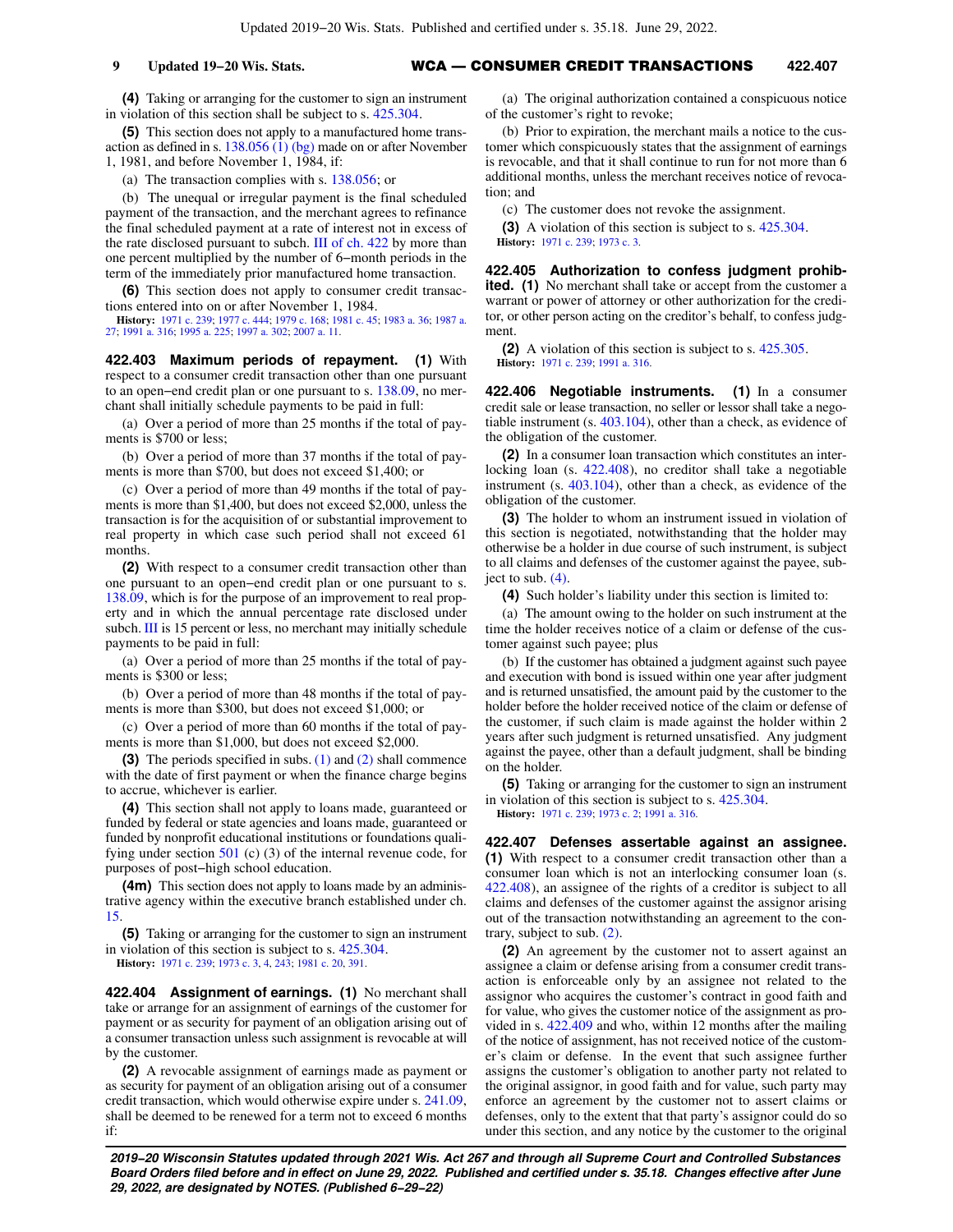## **422.407** WCA — CONSUMER CREDIT TRANSACTIONS **Updated 19−20 Wis. Stats. 10**

or subsequent assignees is effective as to such party. Such good faith assignee's liability under this section is limited to:

(a) The amount owing to the assignee with respect to the consumer credit transaction at the time the assignee received notice of a claim or defense of the customer against the assignor; plus

(b) If the customer has obtained a judgment against the assignor and execution with bond is issued within one year after judgment and is returned unsatisfied, the amount paid by the customer to the assignee before the assignee received notice of the claim or defense of the customer, if such claim is made against the assignee within 2 years after execution is returned unsatisfied. Any judgment against the assignor, other than a default judgment, shall be binding on the assignee.

**(2m)** (a) In the event that an assignee, who is related to the assignor or who takes the assignment not in good faith or not for value, further assigns the customer's obligation to a subsequent assignee not related to any prior assignor and who takes the assignment in good faith and for value, such subsequent assignee's liability is limited to that provided for in sub. [\(2\)](https://docs.legis.wisconsin.gov/document/statutes/422.407(2)) if the subsequent assignee's assignor at the time of the assignment to the subsequent assignee gives the notice required in s. [422.409 \(2\),](https://docs.legis.wisconsin.gov/document/statutes/422.409(2)) subject to par. [\(b\)](https://docs.legis.wisconsin.gov/document/statutes/422.407(2m)(b)).

(b) The notice given under s.  $422.409(2)$  need not name the subsequent assignee. In such cases it shall state that payments may be made to the assignor, and shall otherwise comply with the requirements of s. [422.409 \(2\)](https://docs.legis.wisconsin.gov/document/statutes/422.409(2)).

**(3)** Any assignee does not acquire a customer's contract in good faith within the meaning of subs.  $(2)$  and  $(2m)$  if the assignee has knowledge, including knowledge from his or her course of dealing with other customers of the assignor or from the assignor or the assignee's records, or written notice of violations of chs. [421](https://docs.legis.wisconsin.gov/document/statutes/ch.%20421) to [427,](https://docs.legis.wisconsin.gov/document/statutes/ch.%20427) of conduct of the kind described in s. [426.108,](https://docs.legis.wisconsin.gov/document/statutes/426.108) or of substantial complaints by such other customers that such assignor fails or refuses to perform his or her contracts with such customers and fails to remedy their complaints.

**(4)** No term of an agreement may confer upon an assignee greater immunity from claims and defenses of the customer against the assignor than is permitted in this section. No term of an agreement purporting to waive defenses against an assignee is enforceable unless the agreement makes conspicuous reference to this section and to the customer's right to assert such claim or defense against an assignee within 12 months after being furnished a notice of assignment.

**(5)** Except where execution with bond is returned unsatisfied under sub.  $(2)$  (b) or where the assignor is in bankruptcy, receivership or other insolvency proceedings or cannot be found within the state, any claims or defenses of the customer under this section can only be asserted as a matter of counterclaim, defense to or set− off against a claim by the assignee.

**(6)** Taking or arranging for the customer to sign an instrument in violation of this section is subject to s. [425.304](https://docs.legis.wisconsin.gov/document/statutes/425.304).

**History:** [1971 c. 239](https://docs.legis.wisconsin.gov/document/acts/1971/239); [1973 c. 3;](https://docs.legis.wisconsin.gov/document/acts/1973/3) [1979 c. 89](https://docs.legis.wisconsin.gov/document/acts/1979/89); [1991 a. 316.](https://docs.legis.wisconsin.gov/document/acts/1991/316)

**Legislative Council Note, 1973:** Sections 39, 40 and 41 revise s. 422.407 so that it accomplishes its intended purpose, which is to enable a good faith assignee of a customer's contract, and his good faith assignees, to enforce an agreement by the customer not to raise claims and defenses against assignees of the contract, once 12 months have passed following the initial good faith assignment.

New s. 422.407 (2m), created by this act, accomplishes the same result in those cases where the first assignment is made to a related assignee, who further assigns the contract to an unrelated good faith assignee. This latter arrangement is not dealt with by present s. 422.407. New (2m) also recognizes existing business patterns in that<br>it allows the related assignee to service an account, although the contract has been<br>further assigned to an unrelated good faith assignee. the required notice of assignment. [Bill 432−A]

**422.408 Interlocking loans. (1)** The lender in an interlocking consumer loan is subject to the claims and defenses the consumer may have against the seller or lessor in the consumer transaction for which the proceeds of the loan are used, subject to sub. [\(3\)](https://docs.legis.wisconsin.gov/document/statutes/422.408(3)).

**(2)** For purposes of this section, a consumer transaction pursuant to a seller credit card shall be deemed to be a consumer loan transaction if the transaction is other than a purchase or lease of goods or services from the issuer of the seller credit card, from a person related to such issuer or from others licensed or franchised to do business solely under the business or trade name or designation of such issuer.

**(3)** For purposes of this section, a consumer loan transaction is an "interlocking consumer loan" if the creditor knows or has reason to know that all or a meaningful part of the proceeds of the loan are used to pay all or part of the customer's obligations to the seller or lessor under a consumer sale or lease, and if:

(a) The lender is a person related to the seller or lessor;

(b) The lender supplies to the seller or lessor, or the seller or lessor prepares, documents used to evidence the loan, other than sales slips or drafts used to evidence purchases pursuant to an open−end credit plan;

(c) The lender directly or indirectly pays to the seller or lessor any commission, finder's fee or other similar consideration based upon or measured by the consumer loan;

(d) The lender has recourse to the seller or lessor for nonpayment of the consumer loan transaction through a guaranty, maintenance of a reserve account or otherwise, but this paragraph shall not apply to transactions pursuant to a credit card issued by a lender not related to the seller or lessor;

(e) The lender has knowledge, including knowledge from the lender's course of dealing with other customers of the seller or lessor or from the lender's records, or written notice of substantial complaints by such other customers, that such seller or lessor fails or refuses to perform the seller's or lessor's contracts with them and that such merchant fails to remedy such complaints within a reasonable time; or

(f) The loan exceeds \$100, is disbursed directly to the seller or lessor and is made pursuant to a credit card to finance a purchase from a seller's or lessor's place of business in this state, if the seller or lessor has a direct or indirect contractual relationship with the issuer permitting the seller or lessor to honor the credit card.

**(4)** To the extent that a lender under an interlocking consumer loan is subject to claims or defenses of the customer against a merchant under this section, the lender's liability is limited to claims or defenses arising from the consumer transaction financed by the proceeds of the loan, and may not exceed that portion of the unpaid balance of the loan at the time the lender has notice of the claim or defense, which the proceeds used to pay all or part of the customer's obligation on which the claim is based bears to the entire amount financed of the loan, unless the customer has obtained a judgment against the merchant and execution thereon has been returned unsatisfied, in which event the lender shall in addition be liable in a similar manner for the proportionate amount paid by the customer to the lender with respect to the interlocking consumer loan before the lender received notice of the claim or defense of the customer.

**(5)** With respect to a loan which constitutes an interlocking consumer loan solely by reason of sub.  $(3)$  (f), the lender shall be liable as provided in sub. [\(4\)](https://docs.legis.wisconsin.gov/document/statutes/422.408(4)) only if the lender receives notice of the customer's claim or defense within 12 months after the transaction is charged against the customer's account, and the unpaid balance of such a loan for purposes of sub. [\(4\)](https://docs.legis.wisconsin.gov/document/statutes/422.408(4)) shall be determined pursuant to the method set forth in s. [422.418](https://docs.legis.wisconsin.gov/document/statutes/422.418).

**(6)** This section shall not apply to consumer loans extended for the purpose of acquiring residential real property which are secured by a first lien mortgage or equivalent security interest on such property and on which the annual percentage rate disclosed pursuant to subch. [III](https://docs.legis.wisconsin.gov/document/statutes/subch.%20III%20of%20ch.%20422) is less than 12 percent.

**History:** [1971 c. 239;](https://docs.legis.wisconsin.gov/document/acts/1971/239) [1991 a. 316](https://docs.legis.wisconsin.gov/document/acts/1991/316).

The lender liability limits under sub. (4) do not limit the liability of lenders subject to the Home Improvement Trade Practices Code promulgated under s. 100.20. Jackson v. DeWitt, [224 Wis. 2d 877,](https://docs.legis.wisconsin.gov/document/courts/224%20Wis.%202d%20877) [592 N.W.2d 262](https://docs.legis.wisconsin.gov/document/courts/592%20N.W.2d%20262) (Ct. App. 1999), [98−0493.](https://docs.legis.wisconsin.gov/document/wicourtofappeals/98-0493)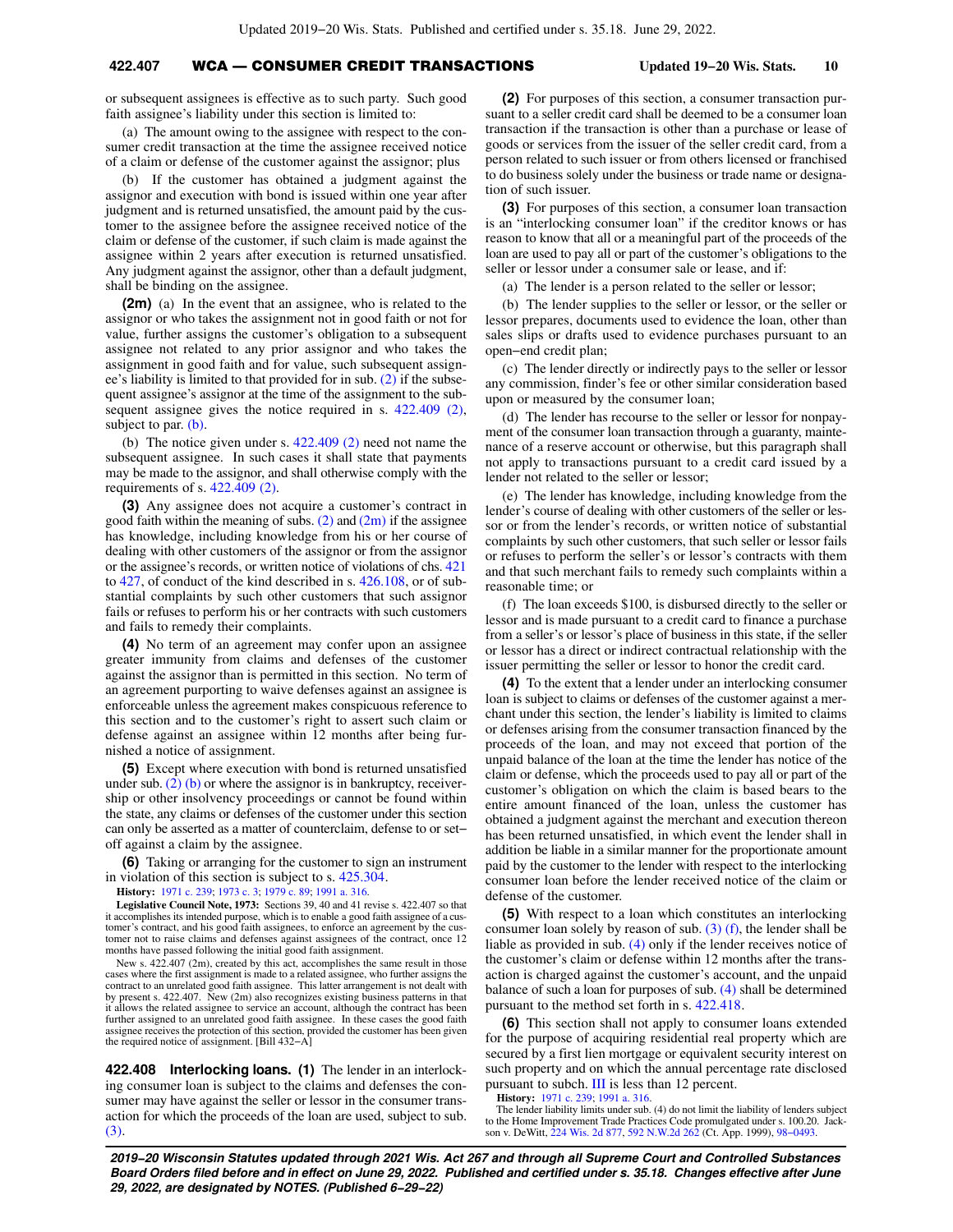## **11 Updated 19−20 Wis. Stats.** WCA — CONSUMER CREDIT TRANSACTIONS **422.413**

Preservation of Consumer Defenses in Interlocking Loans and Credit Card Trans-actions—Recent Statutes, Policies, and a Proposal. Littlefield. 1973 WLR 471.

**422.409 Notice of assignment. (1)** The customer is authorized to pay the assignor until the customer receives notification of assignment of the rights to payment pursuant to a consumer credit transaction and that payment is to be made to the assignee. A notification which does not reasonably identify the rights assigned is ineffective. If requested by the customer, the assignee must seasonably furnish reasonable proof that the assignment has been made and unless the assignee does so the customer may pay the assignor.

**(2)** The notification of assignment shall be in writing and addressed to the customer at the customer's address as stated in the contract, shall be accompanied by a copy of the contract or shall identify the contract, describe the goods or services, state the names of the assignor and the customer, the name and address of the assignee, the number, amount and due dates or periods of payments scheduled to repay the indebtedness and, except in the case of a transaction secured by a first lien mortgage or equivalent security interest for the purpose of the acquisition of a dwelling, the total of payments. A provision in the assigned contract that the customer waives or will not assert claims or defenses against the assignee under s. [422.407 \(2\)](https://docs.legis.wisconsin.gov/document/statutes/422.407(2)) shall not be effective unless the notification of assignment also contains a clear and conspicuous statement that the customer has 12 months within which to notify the assignee in writing of any complaints, claims or defenses the customer may have against the assignor and that if the customer does not give such notice, the assignee or subsequent assignees will have the right to enforce the contract free of such claims or defenses subject to chs. [421](https://docs.legis.wisconsin.gov/document/statutes/ch.%20421) to [427.](https://docs.legis.wisconsin.gov/document/statutes/ch.%20427)

**History:** [1971 c. 239](https://docs.legis.wisconsin.gov/document/acts/1971/239); [1973 c. 2,](https://docs.legis.wisconsin.gov/document/acts/1973/2) [3](https://docs.legis.wisconsin.gov/document/acts/1973/3); [1991 a. 316.](https://docs.legis.wisconsin.gov/document/acts/1991/316)

**Cross−reference:** See also ss. [DFI−WCA 1.36](https://docs.legis.wisconsin.gov/document/administrativecode/DFI-WCA%201.36) and [1.37,](https://docs.legis.wisconsin.gov/document/administrativecode/DFI-WCA%201.37) Wis. adm. code.

**422.410 Statements of compliance or performance.** Statements in the form of acknowledgments, certificates of performance or otherwise, signed by the customer, to the effect that there has been compliance with any of the requirements of chs. [421](https://docs.legis.wisconsin.gov/document/statutes/ch.%20421) to [427](https://docs.legis.wisconsin.gov/document/statutes/ch.%20427) or performance by the other party or parties to the transaction shall create no presumption that the facts recited in such statements are true.

**History:** [1971 c. 239](https://docs.legis.wisconsin.gov/document/acts/1971/239); [1979 c. 89.](https://docs.legis.wisconsin.gov/document/acts/1979/89)

**422.411 Attorney fees. (1)** Except as provided in subs. [\(2\)](https://docs.legis.wisconsin.gov/document/statutes/422.411(2)) and  $(2m)$ , with respect to a consumer credit transaction no term of a writing may provide for the payment by the customer of attorney fees.

**(2)** With respect to a consumer transaction in which credit is extended for the purpose of acquiring or refinancing the acquisition of residential real property, which is secured by a first lien or purchase money mortgage or equivalent security interest on such property, and on which the annual percentage rate disclosed pur-suant to subch. [III](https://docs.legis.wisconsin.gov/document/statutes/subch.%20III%20of%20ch.%20422) is 12 percent or less, the creditor may contract for the customer's payment of reasonable attorney fees actually incurred by the creditor, but the customer shall be liable for such fees only to the extent:

(a) Such fees are payable to a licensed attorney who is not an employee of the creditor; and

(b) Such fees do not exceed 5 percent of the amount of the judgment entered against the customer, or \$100 in the event no judgment is so entered and the dispute is settled prior to judgment.

**(2m)** A lender licensed under s. [138.09](https://docs.legis.wisconsin.gov/document/statutes/138.09) may contract for the customer's payment of reasonable attorney fees actually incurred by the licensed lender to foreclose a mortgage or equivalent security interest in residential real property, but the customer is liable for attorney fees only if all of the following conditions are satisfied:

(a) The fees are payable to a licensed attorney who is not an employee of the licensed lender.

(b) The fees do not exceed 5 percent of the amount of the judgment entered against the customer, or \$100 in the event a judgment is not entered and the dispute is settled before judgment.

**(3)** Taking or arranging for the customer to sign an instrument in violation of this section is subject to s. [425.304.](https://docs.legis.wisconsin.gov/document/statutes/425.304)

**History:** [1971 c. 239;](https://docs.legis.wisconsin.gov/document/acts/1971/239) [1973 c. 3](https://docs.legis.wisconsin.gov/document/acts/1973/3); [1993 a. 368,](https://docs.legis.wisconsin.gov/document/acts/1993/368) [490;](https://docs.legis.wisconsin.gov/document/acts/1993/490) [1997 a. 302.](https://docs.legis.wisconsin.gov/document/acts/1997/302)

**Legislative Council Note, 1973:** Broadens the range of residential real estate transactions in which the limited amount of attorney fees allowed by the Wisconsin consumer act can be contracted for. The amendment's effect is to allow all first lien and purchase money creditors, and creditors refinancing a first lien or purchase money transaction, to contract for attorney fees. As the section now reads, only purchase money first mortgagees may contract for them. As amended, all such creditors will be treated in an equal manner. [Bill 432−A]

**422.412 Restriction on liability in consumer lease.** In a consumer lease, the obligation of a customer upon expiration of the lease may not exceed the average payment allocable to a monthly period under the lease. This limitation does not apply to charges for damages to the leased property occasioned by other than normal use or for other default.

**History:** [1971 c. 239;](https://docs.legis.wisconsin.gov/document/acts/1971/239) [1997 a. 302](https://docs.legis.wisconsin.gov/document/acts/1997/302).

**422.413 Limitation on default charges. (1)** Except as provided in sub. [\(2g\)](https://docs.legis.wisconsin.gov/document/statutes/422.413(2g)), no term of a writing evidencing a consumer credit transaction may provide for any charges as a result of default by the customer other than reasonable expenses incurred in the disposition of collateral or goods subject to a motor vehicle consumer lease and such other charges as are specifically authorized by chs. [421](https://docs.legis.wisconsin.gov/document/statutes/ch.%20421) to [427](https://docs.legis.wisconsin.gov/document/statutes/ch.%20427) and [429](https://docs.legis.wisconsin.gov/document/statutes/ch.%20429).

**(2g)** In any consumer credit transaction in which the collateral is a motor vehicle as defined in s. [340.01 \(35\)](https://docs.legis.wisconsin.gov/document/statutes/340.01(35)), a trailer as defined in s. [340.01 \(71\),](https://docs.legis.wisconsin.gov/document/statutes/340.01(71)) a snowmobile as defined in s. [340.01 \(58a\)](https://docs.legis.wisconsin.gov/document/statutes/340.01(58a)), a boat as defined in s. [30.50 \(2\)](https://docs.legis.wisconsin.gov/document/statutes/30.50(2)), an aircraft as defined in s. [114.002](https://docs.legis.wisconsin.gov/document/statutes/114.002(3)) [\(3\),](https://docs.legis.wisconsin.gov/document/statutes/114.002(3)) or a mobile home or manufactured home as defined in s. [101.91,](https://docs.legis.wisconsin.gov/document/statutes/101.91) a writing evidencing the transaction may provide for the creditor's recovery of all of the following expenses, if the expenses are reasonable and bona fide:

(a) Expenses of taking and holding the collateral if paid to persons not related to the creditor.

(b) Travel and transportation expenses of the creditor or the creditor's employees in taking possession of the collateral.

(c) 1. If the collateral is not redeemed by the customer under s. [425.208,](https://docs.legis.wisconsin.gov/document/statutes/425.208) the greater of expenses determined under subd. [2.](https://docs.legis.wisconsin.gov/document/statutes/422.413(2g)(c)2.) or of all of the following expenses of preparing the collateral for sale if paid to persons not related to the creditor:

a. Expenses for cleaning and restoring the appearance of the collateral, not to exceed \$100.

b. Expenses for repair of damage to the collateral if covered by insurance, not to exceed the lesser of any deductible amount or \$250.

c. Expenses for mechanical repairs to the collateral, not to exceed \$200.

2. Expenses for any repair to the collateral which increase the selling price of the collateral, not to exceed the amount by which the selling price is increased because of the repairs, if paid to persons not related to the creditor. The selling price of the collateral before repairs shall be established by any reasonable method, at no cost to the customer.

**(2r)** Notwithstanding s. [409.615 \(1\)](https://docs.legis.wisconsin.gov/document/statutes/409.615(1)), the proceeds of any disposition of collateral referred to in sub.  $(2g)$  shall be applied in the following order to:

(a) Any expenses described in sub.  $(2g)$  (a) subject to the restriction set forth in sub.  $(2g)$  (a).

(b) Any expenses described in sub. [\(2g\) \(b\)](https://docs.legis.wisconsin.gov/document/statutes/422.413(2g)(b)) subject to the restriction set forth in sub.  $(2g)$  (b).

(c) Any expenses described in sub.  $(2g)(c)$  1., subject to the restrictions set forth in sub.  $(2g)$  (c) 1. (intro.), in the order, and subject to the limitations on amounts, set forth in sub. [\(2g\) \(c\) 1.](https://docs.legis.wisconsin.gov/document/statutes/422.413(2g)(c)1.a.) [a.](https://docs.legis.wisconsin.gov/document/statutes/422.413(2g)(c)1.a.) to [c.](https://docs.legis.wisconsin.gov/document/statutes/422.413(2g)(c)1.c.), or in sub.  $(2g)$  (c) 2., subject to the limitation described in that subdivision.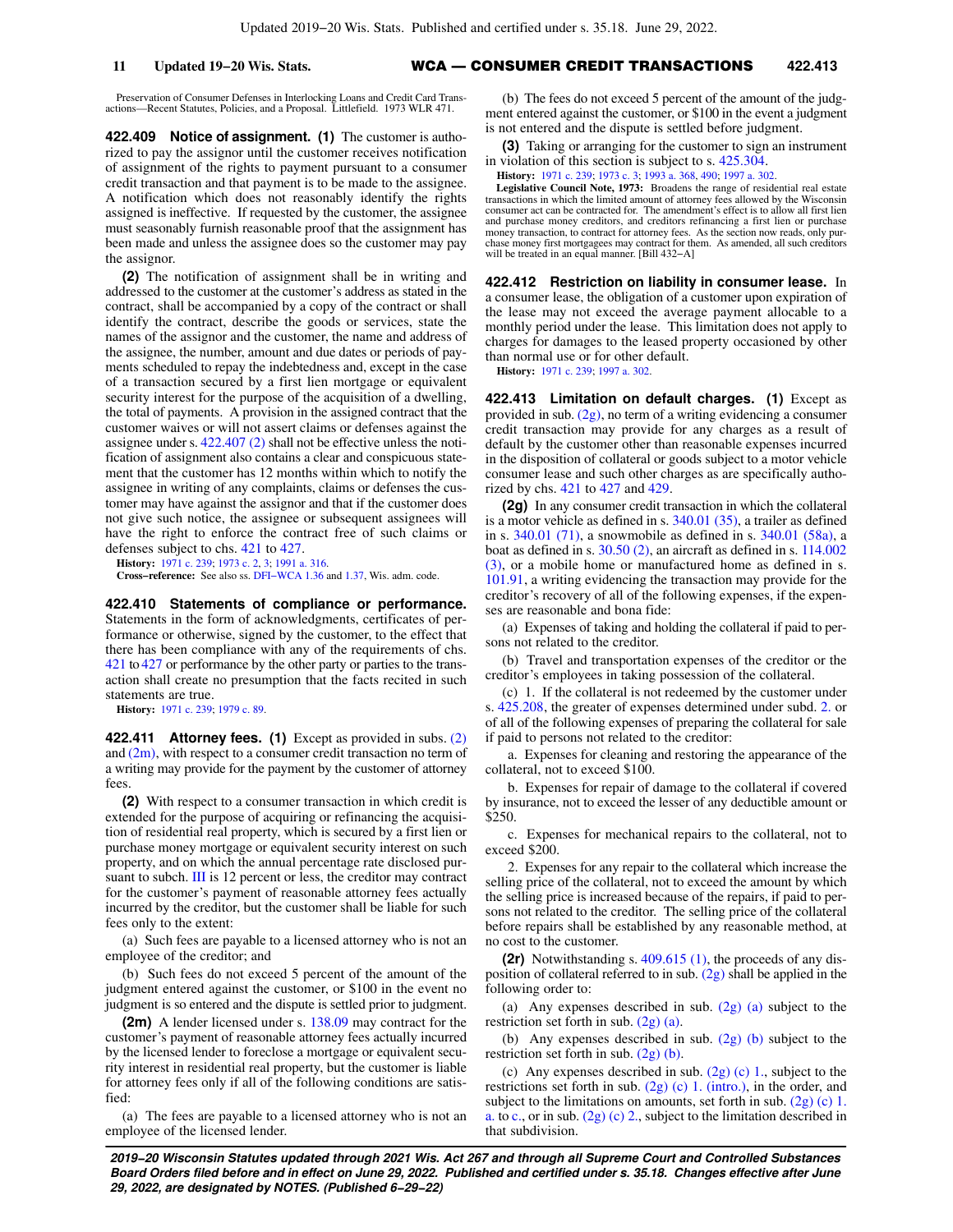# **422.413** WCA — CONSUMER CREDIT TRANSACTIONS **Updated 19−20 Wis. Stats. 12**

(d) The satisfaction of indebtedness secured by the security interest under which the disposition of the collateral is made.

(e) Any expenses described in sub.  $(2g)(c)$  1. in excess of the limitations on amounts set forth in sub.  $(2g)$  (c) 1. a. to [c.](https://docs.legis.wisconsin.gov/document/statutes/422.413(2g)(c)1.c.), in the order set forth in sub.  $(2g)$  (c) 1. a. to [c.](https://docs.legis.wisconsin.gov/document/statutes/422.413(2g)(c)1.c.)

(f) The satisfaction of indebtedness secured by any subordinate security interest in the collateral, subject to the restrictions set forth in s. [409.615 \(1\) \(c\)](https://docs.legis.wisconsin.gov/document/statutes/409.615(1)(c)) and [\(2\).](https://docs.legis.wisconsin.gov/document/statutes/409.615(2))

(g) Payment to the customer.

**(3)** A violation of this section is subject to s. [425.304](https://docs.legis.wisconsin.gov/document/statutes/425.304).

**History:** [1971 c. 239](https://docs.legis.wisconsin.gov/document/acts/1971/239); [1973 c. 2](https://docs.legis.wisconsin.gov/document/acts/1973/2); [1979 c. 10](https://docs.legis.wisconsin.gov/document/acts/1979/10); [1983 a. 389](https://docs.legis.wisconsin.gov/document/acts/1983/389); [1985 a. 331](https://docs.legis.wisconsin.gov/document/acts/1985/331); [1993 a. 368](https://docs.legis.wisconsin.gov/document/acts/1993/368); [1995 a. 329;](https://docs.legis.wisconsin.gov/document/acts/1995/329) [1997 a. 302](https://docs.legis.wisconsin.gov/document/acts/1997/302); [1999 a. 9](https://docs.legis.wisconsin.gov/document/acts/1999/9), [53;](https://docs.legis.wisconsin.gov/document/acts/1999/53) [2001 a. 10;](https://docs.legis.wisconsin.gov/document/acts/2001/10) [2007 a. 11.](https://docs.legis.wisconsin.gov/document/acts/2007/11)

**422.414 Use of multiple agreements. (1)** No creditor shall divide or otherwise encourage the customer or customers to become obligated at the same time on more than one consumer loan, more than one consumer credit sale, or one or more interlocking consumer loans (s. [422.408\)](https://docs.legis.wisconsin.gov/document/statutes/422.408) and consumer credit sale for the purpose of obtaining a higher rate of finance charge than would otherwise be permitted under chs. [421](https://docs.legis.wisconsin.gov/document/statutes/ch.%20421) to [427](https://docs.legis.wisconsin.gov/document/statutes/ch.%20427).

**(2)** Multiple agreements which arise out of substantially the same transaction shall be presumed to be in violation of this section.

**(3)** A violation of this section is subject to s. [425.305](https://docs.legis.wisconsin.gov/document/statutes/425.305). **History:** [1971 c. 239](https://docs.legis.wisconsin.gov/document/acts/1971/239); [1979 c. 89.](https://docs.legis.wisconsin.gov/document/acts/1979/89)

**422.415 Changes in open−end credit terms. (1)** Except as provided in sub. [\(2\),](https://docs.legis.wisconsin.gov/document/statutes/422.415(2)) no creditor shall make any change in the terms of open−end credit plans that is adverse to the interests of the customer with respect to any outstanding balances or that imposes or alters a charge permitted under s.  $422.202$  (2m). For the purposes of this section, a change shall be presumed to be adverse if the result thereof is to increase the rate of the finance charge or the amount of the periodic payment due. Outstanding balances shall be determined on the assumption that all payments shall be credited first to any finance charges that may be due and then to the payment of debts in the order in which the entries to the account showing the debts were made.

**(2)** A change that is adverse to the interests of the customer with respect to outstanding balances or that imposes or alters a charge permitted under s. [422.202 \(2m\)](https://docs.legis.wisconsin.gov/document/statutes/422.202(2m)) may be made if any of the following conditions is met:

(a) The change is required by legislation, regulations or administrative rules becoming effective after the date of the agreement with the customer and the creditor has mailed or delivered to the customer written notice disclosing such proposed change not less than 3 months prior to the effective date of such change or such lesser period of time as may be available before such change is required to be made.

(b) The change is made within 3 months of March 1, 1973 or within 3 months after the repeal or expiration of any federal legislation, administrative order, rule, guideline or regulation, the purpose of which was to limit or freeze finance charges or other charges, in effect on March 1, 1973, whichever is later.

(c) The creditor mails or otherwise delivers to the customer a written disclosure of the proposed change not less than 90 days prior to the effective date of such change.

(d) The customer agrees in writing to a change other than a change made to apply a finance charge permitted by the treatment of s. [422.201 \(2\)](https://docs.legis.wisconsin.gov/document/statutes/422.201(2)) by [chapter 168, laws of 1979](https://docs.legis.wisconsin.gov/document/acts/1979/168), to a balance outstanding on April 6, 1980.

**(3)** No term of a writing executed by the customer shall constitute authorization for a creditor to unilaterally make changes in the terms of the credit plan, which are otherwise prohibited by this section.

**(4)** A violation of this section is subject to s. [425.304](https://docs.legis.wisconsin.gov/document/statutes/425.304). **History:** [1971 c. 239](https://docs.legis.wisconsin.gov/document/acts/1971/239); [1979 c. 168](https://docs.legis.wisconsin.gov/document/acts/1979/168); [1981 c. 45](https://docs.legis.wisconsin.gov/document/acts/1981/45) s. [51](https://docs.legis.wisconsin.gov/document/acts/1981/45,%20s.%2051); [1993 a. 150;](https://docs.legis.wisconsin.gov/document/acts/1993/150) [1995 a. 328.](https://docs.legis.wisconsin.gov/document/acts/1995/328)

**422.4155 Notice of termination of liability. (1)** In an open−end credit plan in which more than one person may be obli-

gated for extensions of credit, any person may terminate his or her liability for future extensions of credit under the plan by giving written notice to the creditor of the person's termination of liability. The person's liability for future extensions of credit under the plan shall continue as to loans extended to, or purchases made by, any other person under the plan for 15 business days after the creditor's receipt of the termination notice. The terminating person's liability may not exceed the greater of the requested and contracted for credit limit under the plan or the balance outstanding under the plan on the receipt of the termination notice plus \$500.

**(2)** Notwithstanding sub. [\(1\),](https://docs.legis.wisconsin.gov/document/statutes/422.4155(1)) a person remains liable for loans extended to, or purchases made by, the person after giving the termination notice.

**History:** [1981 c. 45](https://docs.legis.wisconsin.gov/document/acts/1981/45).

**422.416 Referral transactions prohibited. (1)** With respect to a consumer transaction no merchant shall give or offer to give a rebate or discount or otherwise pay or offer to pay value to the customer as an inducement for a consumer transaction in consideration of the customer's giving to the creditor the names of prospective customers, or otherwise aiding the creditor in entering into a transaction with another customer or, without being limited by any of the foregoing, performing any other act or the occurrence of any other event, if the earning of the rebate, discount or other value is contingent upon the occurrence of an event subsequent to the time the customer enters into the agreement.

**(2)** A violation of this section is subject to s. [425.305.](https://docs.legis.wisconsin.gov/document/statutes/425.305) **History:** [1971 c. 239;](https://docs.legis.wisconsin.gov/document/acts/1971/239) [1991 a. 316](https://docs.legis.wisconsin.gov/document/acts/1991/316).

**422.417 Restrictions on security interests. (1)** With respect to a consumer credit sale a seller may take a security interest only in:

(a) The property sold;

(b) Goods upon which the property sold is installed or to which it is annexed, or goods upon which the services sold are performed, if the obligation secured is \$500 or more;

(c) Real property to which the property sold is affixed, or which is maintained, repaired or improved as a result of the sale of the property or services, if the obligation secured is \$1,000 or more; and

(d) Goods of the consumer which were the subject of a prior transaction with the seller which is consolidated (s. [422.206\)](https://docs.legis.wisconsin.gov/document/statutes/422.206) with the consumer credit sale, or if the consumer credit sale is made pursuant to an open−end credit plan, goods previously purchased by the consumer pursuant to the plan, subject however to s. [422.418](https://docs.legis.wisconsin.gov/document/statutes/422.418).

**(2)** With respect to a consumer lease, except as otherwise provided in s. [429.205](https://docs.legis.wisconsin.gov/document/statutes/429.205) with respect to a motor vehicle consumer lease, a lessor may not take a security interest in any property owned or leased by the customer other than the leased goods to secure the lessor's obligations under the lease. This subsection does not prohibit a security interest in a cash security deposit for a consumer lease of motor vehicles.

**(3)** With respect to a consumer loan, in addition to the limitations on security interests required by [12 CFR 227.13](https://docs.legis.wisconsin.gov/document/cfr/12%20CFR%20227.13) (d), [12 CFR](https://docs.legis.wisconsin.gov/document/cfr/12%20CFR%20535.2) [535.2](https://docs.legis.wisconsin.gov/document/cfr/12%20CFR%20535.2) (a) (4) or [16 CFR 444.2](https://docs.legis.wisconsin.gov/document/cfr/16%20CFR%20444.2) (a) 4, if any, a lender may not take a security interest, other than a purchase money security interest, in:

(a) Clothing of the customer and the customer's dependents and the following, if they are not fixtures: dining table and chairs, refrigerator, heating stove, cooking stove, radio, beds and bedding, couch and chairs, cooking utensils and kitchenware; or

(b) Real property if the obligation secured is less than \$1,000.

**(4)** A violation of this section is subject to s. [425.304.](https://docs.legis.wisconsin.gov/document/statutes/425.304)

**History:** [1971 c. 239](https://docs.legis.wisconsin.gov/document/acts/1971/239); [1973 c. 3](https://docs.legis.wisconsin.gov/document/acts/1973/3); [1975 c. 406,](https://docs.legis.wisconsin.gov/document/acts/1975/406) [407,](https://docs.legis.wisconsin.gov/document/acts/1975/407) [421](https://docs.legis.wisconsin.gov/document/acts/1975/421); [1981 c. 20](https://docs.legis.wisconsin.gov/document/acts/1981/20), [391](https://docs.legis.wisconsin.gov/document/acts/1981/391); [1985 a.](https://docs.legis.wisconsin.gov/document/acts/1985/256) [256;](https://docs.legis.wisconsin.gov/document/acts/1985/256) [1989 a. 359](https://docs.legis.wisconsin.gov/document/acts/1989/359); [1991 a. 316;](https://docs.legis.wisconsin.gov/document/acts/1991/316) [1995 a. 329;](https://docs.legis.wisconsin.gov/document/acts/1995/329) [1997 a. 302](https://docs.legis.wisconsin.gov/document/acts/1997/302).

**422.418 Security interests: consolidations; open−end credit plans. (1)** The parties may agree in a consolidation agreement under s. [422.206](https://docs.legis.wisconsin.gov/document/statutes/422.206) that the creditor may secure the consolidated obligation by a security interest in property in which the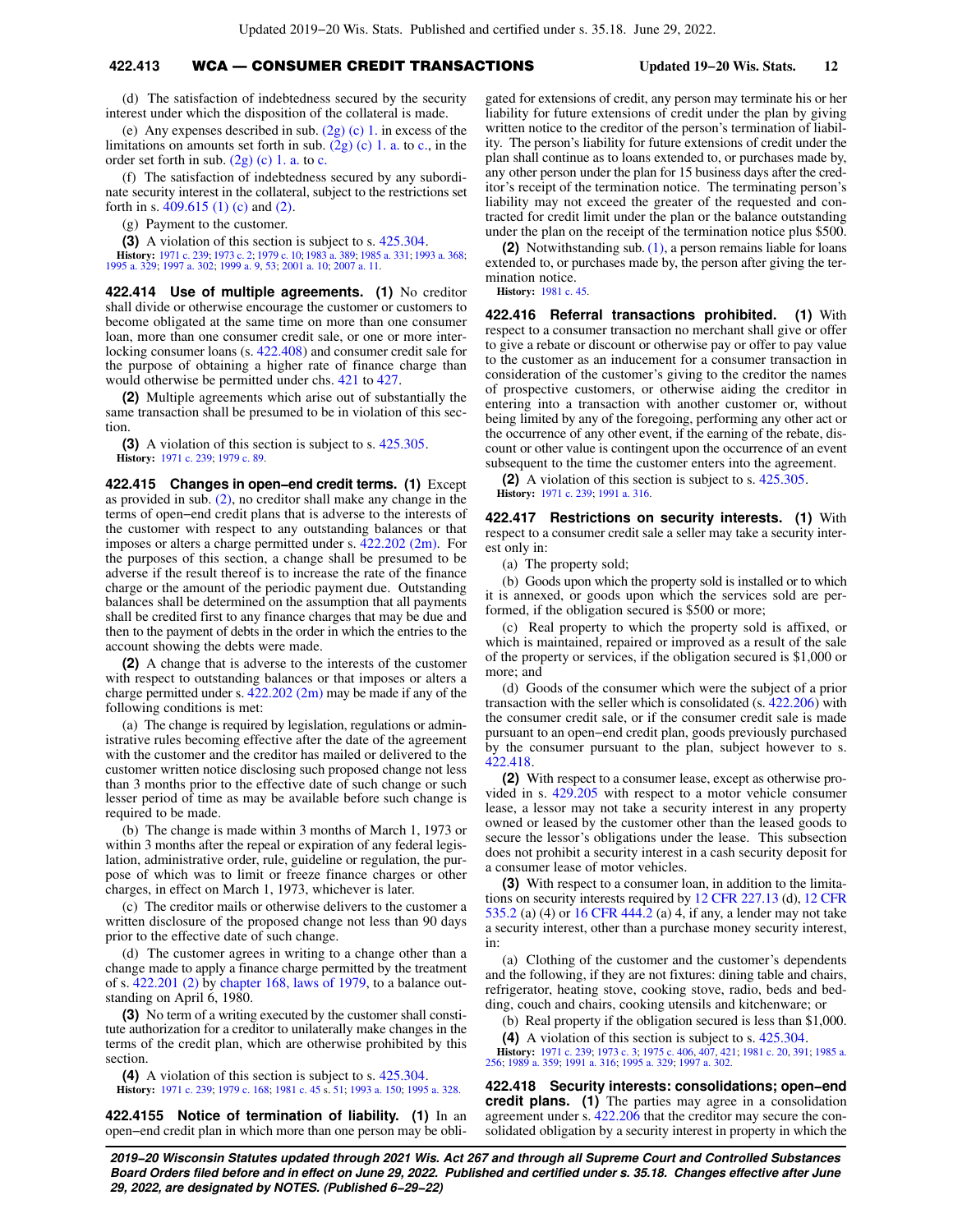## **13 Updated 19−20 Wis. Stats.** WCA — CONSUMER CREDIT TRANSACTIONS **422.421**

creditor has an existing security interest as a result of the prior transaction which is one of those agreed to become consolidated.

**(2)** For the purpose of determining the extent to which a consolidated obligation is secured after a consolidation of consumer sales, and after a consolidation of consumer loans in which one or more of the loans consolidated is secured by a purchase money security interest in property of the type described in s.  $422.417(3)$ [\(a\),](https://docs.legis.wisconsin.gov/document/statutes/422.417(3)(a)) payments received by the creditor after a consolidation agreement are deemed to have been first applied to the payment of obligations arising from the transactions first made. To the extent that obligations are paid pursuant to this section, security interests in items of property terminate as the obligation originally incurred with respect to each item is paid.

**(3)** Payments received by the creditor upon an open−end credit plan are deemed, for the purpose of determining the amount of the unpaid balance secured by the various security interests, to have been applied first to the payment of finance charges in the order of their entry to the account, and then to the payment of the respective amounts financed in the order in which the entries to the account were made.

**(4)** If obligations consolidated or financed pursuant to an open−end credit plan arise from 2 or more transactions made on the same day, payments received by the creditor are deemed, for the purpose of determining the amount of the obligation secured by the various security interests, to have been applied first to the payment of the smallest obligation.

**History:** [1971 c. 239](https://docs.legis.wisconsin.gov/document/acts/1971/239); [1973 c. 3;](https://docs.legis.wisconsin.gov/document/acts/1973/3) [1997 a. 302.](https://docs.legis.wisconsin.gov/document/acts/1997/302)

**422.419 Waivers prohibited. (1)** No contract evidencing a consumer credit transaction may contain any provision by which:

(a) The merchant or other person acting on the merchant's behalf is given authority to enter the customer's dwelling or to commit any breach of the peace in the course of taking possession of collateral securing the transaction;

(b) The customer waives any right of action against the merchant, or other person acting on the merchant's behalf, for any breach of the peace or other illegal act committed in the course of taking possession of such collateral; or

(c) The customer executes a power of attorney or similar instrument appointing the merchant, or other person acting on the merchant's behalf, as the customer's agent in the taking of possession of such collateral.

**(2)** A violation of this section is subject to s. [425.304](https://docs.legis.wisconsin.gov/document/statutes/425.304).

**History:** [1971 c. 239](https://docs.legis.wisconsin.gov/document/acts/1971/239); [1991 a. 316](https://docs.legis.wisconsin.gov/document/acts/1991/316). The Department of Financial Institutions has promulgated a definition of "dwelling" for purposes of sub. (1) (a) that includes any garage, shed, barn, or other building on the premises whether attached or unattached. There is no reason why "dwelling" should have a different meaning in s. 425.206 (2) (b). Duncan v. Asset Recovery Specialists, Inc., [2020 WI App 54,](https://docs.legis.wisconsin.gov/document/courts/2020%20WI%20App%2054) [393 Wis. 2d 814,](https://docs.legis.wisconsin.gov/document/courts/393%20Wis.%202d%20814) [948 N.W.2d 419](https://docs.legis.wisconsin.gov/document/courts/948%20N.W.2d%20419), [19−1365](https://docs.legis.wisconsin.gov/document/wicourtofappeals/19-1365).

**422.420 Cosigner charges.** No term of a writing signed by a cosigner and made pursuant to a consumer credit transaction may:

**(1)** Provide for payment by the cosigner of any fees or charges which could not be imposed upon the customer as part of the transaction; or

**(2)** Operate to remove from the cosigner any rights or protections given the customer under chs. [421](https://docs.legis.wisconsin.gov/document/statutes/ch.%20421) to [427](https://docs.legis.wisconsin.gov/document/statutes/ch.%20427). **History:** [1973 c. 3](https://docs.legis.wisconsin.gov/document/acts/1973/3).

**422.421 Variable rate transaction. (1) DEFINITIONS. In** this section:

(a) "Approved index" means any relevant index approved by the administrator that is beyond the control of the creditor and is verifiable by the customer.

(b) 1. "Consummation" with respect to a variable rate transaction other than one pursuant to an open−end credit plan means the time at which a customer becomes contractually obligated on the variable rate transaction.

2. "Consummation" with respect to a variable rate transaction pursuant to an open−end credit plan means the time at which a creditor accepts a customer's application and authorizes the customer's participation in the plan or the time at which an amendment to an existing open−end credit plan is accepted by or becomes binding on the customer under sub. [\(11\)](https://docs.legis.wisconsin.gov/document/statutes/422.421(11)) or s. [422.415](https://docs.legis.wisconsin.gov/document/statutes/422.415).

(c) "Variable rate transaction" means any open−end credit plan and any consumer credit transaction other than one pursuant to an open−end credit plan, the terms of which permit the rate of finance charge to be adjusted from time to time during the term of the plan or transaction other than by an adjustment under s. [422.415](https://docs.legis.wisconsin.gov/document/statutes/422.415), but does not include any consumer credit transaction the terms of which permit only the rates of finance charge that are initially numerically specified in any document evidencing the plan or transaction.

**(2)** VARIABLE RATE TRANSACTIONS PERMITTED. Creditors may engage in variable rate transactions subject to the conditions and limitations of this section.

**(3)** APPROVED INDEX ADJUSTMENTS. (a) Adjustments in the rate of finance charge of a variable rate transaction that are based upon changes in an approved index shall be made in accordance with provisions set forth in the documents evidencing the variable rate transaction including provisions specifying all of the following:

1. The method of determining approved index values.

2. The relationship between approved index values and the rates of finance charge.

3. The method of implementing the adjustments.

4. The frequency of adjustments.

5. Any limits on the magnitude of adjustments.

6. Any minimum increments of adjustments.

7. The method of implementing any rounding of the rates of finance charge.

(b) The provisions under par. [\(a\) 5.](https://docs.legis.wisconsin.gov/document/statutes/422.421(3)(a)5.) may specify limited magnitudes of decreases in the rate of finance charge if the provisions specify limited magnitudes of increases that are at least as restrictive.

(c) If a creditor fails at any time to increase the rate of finance charge to the extent permitted by the provisions under par.  $(a)$ , the creditor may not carry over and add any portion of the increase to any subsequent adjustment. Failure at any time to increase the rate of finance charge to the extent permitted by the provisions under par. [\(a\)](https://docs.legis.wisconsin.gov/document/statutes/422.421(3)(a)) does not affect in any way the creditor's right to prospectively reestablish the relationship between approved index values and the rates of finance charge in accordance with the provisions under par. [\(a\).](https://docs.legis.wisconsin.gov/document/statutes/422.421(3)(a))

**(4)** OTHER ADJUSTMENTS. (a) Adjustments in the rate of finance charge of a variable rate transaction that are not based upon changes in an approved index shall be made in accordance with provisions set forth in the documents evidencing the variable rate transaction, including provisions specifying all of the following:

1. If based upon changes in an index other than an approved index, the method of determining index values.

2. If based upon changes in an index other than an approved index, the relationship between index values and the rates of finance charge.

3. The method of implementing the adjustments.

4. The frequency of adjustments.

5. Any limits on the magnitude of adjustments.

6. Any minimum increments of adjustments.

7. The method of implementing any rounding of the rates of finance charge.

(b) The provisions under par. [\(a\)](https://docs.legis.wisconsin.gov/document/statutes/422.421(4)(a)) may not specify an increase in the rate of finance charge in excess of 2 percent plus any carry over permitted under par. [\(d\)](https://docs.legis.wisconsin.gov/document/statutes/422.421(4)(d)) for each 12−month period commencing with the consummation of the variable rate transaction.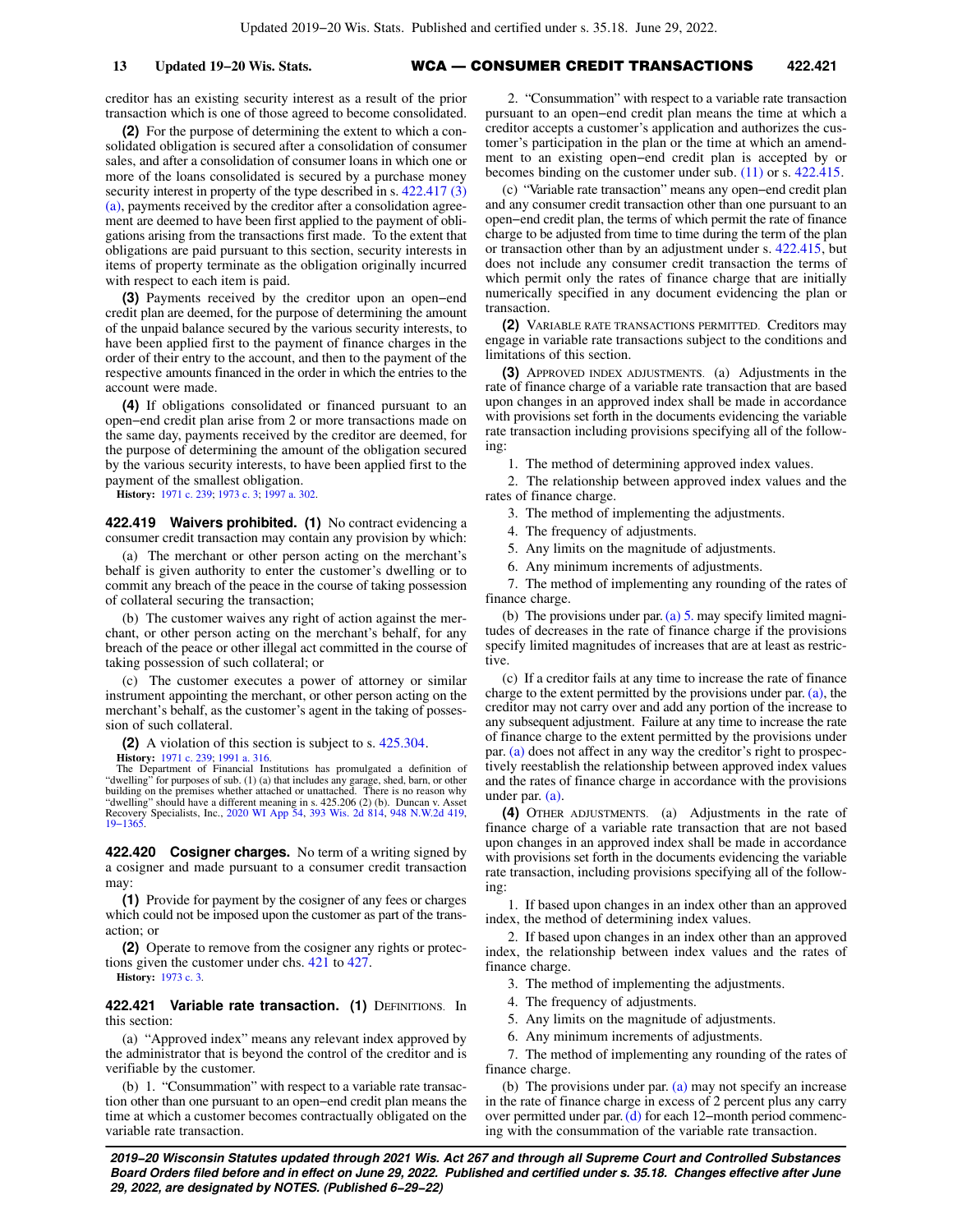## **422.421** WCA — CONSUMER CREDIT TRANSACTIONS **Updated 19−20 Wis. Stats. 14**

(c) The provisions under par. [\(a\)](https://docs.legis.wisconsin.gov/document/statutes/422.421(4)(a)) may not specify a date for adjustment that is earlier than 3 months after the date of consummation of the variable rate transaction.

(d) If a creditor fails to increase the rate of finance charge during a 12−month period under par. [\(b\)](https://docs.legis.wisconsin.gov/document/statutes/422.421(4)(b)) to the extent permitted by the provisions under par. [\(a\)](https://docs.legis.wisconsin.gov/document/statutes/422.421(4)(a)), the increase may be carried over and added to any adjustment in the rate of finance charge otherwise permitted by the provisions under par. [\(a\)](https://docs.legis.wisconsin.gov/document/statutes/422.421(4)(a)) but only during the succeeding 12−month period and subject to the limitations of par. [\(e\).](https://docs.legis.wisconsin.gov/document/statutes/422.421(4)(e))

(e) The maximum increase which may be carried over to a succeeding 12−month period under par. [\(d\)](https://docs.legis.wisconsin.gov/document/statutes/422.421(4)(d)) is the difference between the rate of finance charge as of the commencement of the preceding 12−month period plus 2 percent and the highest rate of finance charge actually imposed during that 12−month period, or one percent, whichever is less.

**(5)** NOTICE. (a) 1. Except as provided in par. [\(b\),](https://docs.legis.wisconsin.gov/document/statutes/422.421(5)(b)) a creditor shall mail or deliver to the customer written notice of every change implementing an adjustment in the rate of finance charge in a variable rate transaction. The notice shall be mailed or delivered to the customer at the customer's last−known address appearing on the records of the creditor. If the variable rate transaction involves more than one customer, notice given to any customer satisfies this requirement.

2. The notice under subd. [1.](https://docs.legis.wisconsin.gov/document/statutes/422.421(5)(a)1.) shall be mailed or delivered at least 15 days prior to the effective date of the adjustment if the adjustment is implemented in whole or in part by a change in the amount of a periodic payment, other than the final payment, previously disclosed to the customer.

3. The notice under subd. [1.](https://docs.legis.wisconsin.gov/document/statutes/422.421(5)(a)1.) shall be mailed or delivered not later than 30 days after the effective date of the adjustment if the adjustment is implemented by any change other than a change under subd. [2.](https://docs.legis.wisconsin.gov/document/statutes/422.421(5)(a)2.)

(b) 1. The requirements of par.  $(a)$  do not apply to a creditor if the adjustment is made in a variable rate transaction pursuant to an open−end credit plan that is based upon changes in an approved index.

2. The requirements of par.  $(a)$  do not apply to a creditor if the adjustment is made in a variable rate transaction, other than a transaction pursuant to an open−end credit plan, that is based upon changes in an approved index if the change does not cause a change in the amount of a periodic payment, other than the final payment, previously disclosed to the customer.

(c) If the final payment in a variable rate transaction, other than one pursuant to an open−end credit plan, exceeds the final payment disclosed to the customer prior to consummation by more than 50 percent but not less than \$100 as a result of adjustments in the rate of finance charge during the term of the variable rate transaction, the creditor shall give the customer written notice of the estimated amount of the final payment at least 90 days but not more than 180 days prior to the due date of the final payment. The notice shall be mailed or delivered to the customer at the customer's last−known address appearing on the records of the creditor. If the variable rate transaction involves more than one customer, notice given to any customer satisfies this requirement. Notwithstanding the terms of the variable rate transaction, the final payment shall not be due until the later of the originally scheduled due date or 90 days after mailing or delivering the notice and the customer shall not be in default during that period if the customer continues to make payments in the scheduled amounts and with the scheduled frequency in effect immediately prior to the final payment until the total amount due has been paid in full.

**(6)** MAXIMUM RATE. (a) For any variable rate transaction, other than one pursuant to an open−end credit plan, entered into before November 1, 1984, the maximum rate of finance charge for any payment period may not exceed the limit set forth in s. [422.201 \(2\) \(bm\)](https://docs.legis.wisconsin.gov/document/statutes/422.201(2)(bm)) as determined on the earlier of the first day of the payment period or the day notice is given under sub. [\(5\)](https://docs.legis.wisconsin.gov/document/statutes/422.421(5)) for the payment period.

(c) The maximum rate of finance charge established under par. [\(a\)](https://docs.legis.wisconsin.gov/document/statutes/422.421(6)(a)) shall continue in effect for the entire term of the payment period regardless of any changes in the limit set forth in s. [422.201](https://docs.legis.wisconsin.gov/document/statutes/422.201(2)(bm)) [\(2\) \(bm\)](https://docs.legis.wisconsin.gov/document/statutes/422.201(2)(bm)) during the payment period.

**(7)** ADJUSTMENTS AFTER MATURITY DATE. (a) Notwithstanding s. [422.203,](https://docs.legis.wisconsin.gov/document/statutes/422.203) adjustments in the rate of finance charge based upon changes in an approved index may continue to be made after the final scheduled maturity date if the adjustments are made in accordance with the requirements of sub. [\(3\)](https://docs.legis.wisconsin.gov/document/statutes/422.421(3)) governing adjustments made prior to the final scheduled maturity date.

(b) Notwithstanding s. [422.203](https://docs.legis.wisconsin.gov/document/statutes/422.203), adjustments in the rate of finance charge not based upon an approved index may continue to be made after the final scheduled maturity date if the adjustments are made in accordance with the requirements of sub. [\(4\)](https://docs.legis.wisconsin.gov/document/statutes/422.421(4)) governing adjustments made prior to the final scheduled maturity date, and if the adjustments are not less favorable to the customer than contemporaneous adjustments made prior to the final scheduled maturity dates of similar variable rate transactions between other customers and the creditor.

**(8)** CHANGES IN ORIGINAL SCHEDULE OF PAYMENTS. The original schedule of payments for variable rate transactions that are subject to s.  $422.402$  shall comply with the requirements of s. [422.402](https://docs.legis.wisconsin.gov/document/statutes/422.402). Any change made in the original schedule of payments to implement adjustments under sub. [\(3\)](https://docs.legis.wisconsin.gov/document/statutes/422.421(3)) or [\(4\)](https://docs.legis.wisconsin.gov/document/statutes/422.421(4)) is not a violation of s. [422.402](https://docs.legis.wisconsin.gov/document/statutes/422.402).

**(9)** CHANGES IN OPEN−END CREDIT PLANS. Any change made in the terms of an open−end credit plan to implement adjustments under sub.  $(3)$  or  $(4)$  is not a violation of s.  $422.415$ .

**(10)** PREPAYMENT. Upon prepayment in full of the unpaid balance of a variable rate transaction, an amount not less than the unearned portion of the finance charge, if any, calculated according to s. [422.209 \(2\) \(b\)](https://docs.legis.wisconsin.gov/document/statutes/422.209(2)(b)) shall be rebated to the customer.

**(11)** AMENDMENTS TO OPEN−END CREDIT PLANS. (a) Parties to an open−end credit plan entered into before or within 6 months after September 1, 1984, may agree to an amendment to the plan in accordance with the requirements of sub.  $(3)$  or  $(4)$  to permit the rate of finance charge for existing and future balances to be adjusted from time to time in accordance with the provisions of this section, only as provided under pars. [\(b\)](https://docs.legis.wisconsin.gov/document/statutes/422.421(11)(b)) and [\(c\)](https://docs.legis.wisconsin.gov/document/statutes/422.421(11)(c)) or under s. [422.415](https://docs.legis.wisconsin.gov/document/statutes/422.415).

(b) An amendment under par.  $(a)$  may be made if the customer accepts the amendment as provided in par. [\(c\)](https://docs.legis.wisconsin.gov/document/statutes/422.421(11)(c)) and if all of the following conditions are met:

1. The creditor gives written notice of the amendment to the customer by mail, addressed to the customer's last−known address appearing on the records of the creditor, not more than 60 days and not less than 30 days prior to the effective date of the amendment.

2. The notice under subd. [1.](https://docs.legis.wisconsin.gov/document/statutes/422.421(11)(b)1.) provides for acceptance or rejection by the customer as provided in either or both of the following:

a. If a self−addressed reply card is enclosed with the notice, the notice states that the customer accepts the amendment unless a reply card rejecting the amendment is mailed or delivered to the creditor by a date specified in the notice which is not less than 20 days after the date of mailing of the notice.

b. The notice states that the customer accepts the amendment if the customer enters into a consumer credit transaction under the plan at any time more than 15 days after the date of mailing of the notice.

(c) The customer shall have accepted the amendment if the customer fails to mail or deliver the reply card as provided in the notice under par. [\(b\) 2. a.](https://docs.legis.wisconsin.gov/document/statutes/422.421(11)(b)2.a.), or if the customer enters into a transaction as provided in the notice under par. [\(b\) 2. b.](https://docs.legis.wisconsin.gov/document/statutes/422.421(11)(b)2.b.)

(d) If a customer rejects an amendment as provided in the notice under par. [\(b\) 2.,](https://docs.legis.wisconsin.gov/document/statutes/422.421(11)(b)2.) the creditor shall permit the customer to pay existing balances under existing terms and the creditor may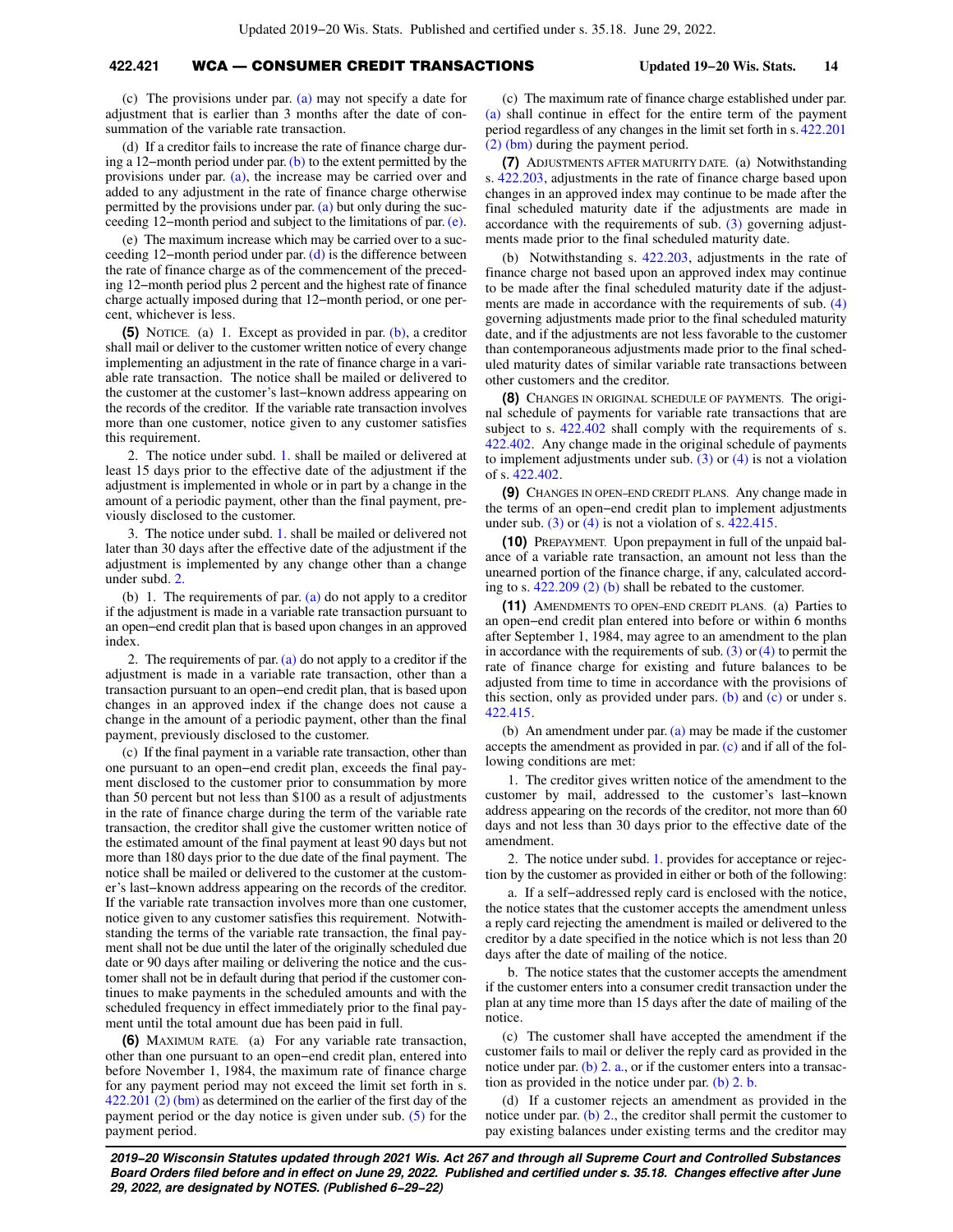either close the account to future transactions or continue the account under existing terms.

**(12)** PENALTY. A violation of this section is subject to s. [425.304](https://docs.legis.wisconsin.gov/document/statutes/425.304), except that failure to give the notice required under sub. [\(5\) \(c\)](https://docs.legis.wisconsin.gov/document/statutes/422.421(5)(c)) does not subject a creditor to the penalty provided in s. [425.302](https://docs.legis.wisconsin.gov/document/statutes/425.302) or [425.304.](https://docs.legis.wisconsin.gov/document/statutes/425.304)

**History:** [1983 a. 389](https://docs.legis.wisconsin.gov/document/acts/1983/389); [1985 a. 29;](https://docs.legis.wisconsin.gov/document/acts/1985/29) [1987 a. 27;](https://docs.legis.wisconsin.gov/document/acts/1987/27) [1995 a. 328](https://docs.legis.wisconsin.gov/document/acts/1995/328); [1997 a. 302](https://docs.legis.wisconsin.gov/document/acts/1997/302).

**422.422 Cash discounts.** No credit card issuer may, by contract or otherwise, prohibit a merchant from offering a discount to a customer to induce the customer to pay by cash, check, or similar means, rather than by use of a credit card or its underlying account, for the purchase of goods or services.

**History:** [2005 a. 84.](https://docs.legis.wisconsin.gov/document/acts/2005/84)

#### SUBCHAPTER V

#### CREDIT SERVICES ORGANIZATIONS

### **422.501 Definitions.** In this subchapter:

**(1)** "Buyer" means a natural person or customer who is solicited to purchase or who purchases the services of a credit services organization.

**(1m)** "Consumer reporting agency" has the meaning given in [15 USC 1681a](https://docs.legis.wisconsin.gov/document/usc/15%20USC%201681a) (f).

**(2)** (a) "Credit services organization" means a person or merchant who, with respect to the extension of credit by others, sells, provides or performs, or represents that the person will sell, provide or perform, any of the following services in return for the payment of money or for other valuable consideration:

1. Improving a buyer's credit record, credit history or credit rating.

2. Arranging for or obtaining an extension of credit for a buyer.

3. Providing advice or assistance to a buyer with regard to subd. [1.](https://docs.legis.wisconsin.gov/document/statutes/422.501(2)(a)1.) or [2.](https://docs.legis.wisconsin.gov/document/statutes/422.501(2)(a)2.)

(b) "Credit services organization" does not include any of the following:

1. A person organized, chartered or holding a license or authorization certificate to make loans or extensions of credit pursuant to the laws of this state or the United States and who is subject to regulation and supervision by an official or agency of this state or the United States.

2. A bank or savings and loan association whose deposits or accounts are insured by the federal deposit insurance corporation, or a credit union whose deposits or accounts are insured by the national credit union administration.

3. A nonprofit organization described under section [501](https://docs.legis.wisconsin.gov/document/usc/26%20USC%20501) (c) (3) of the internal revenue code and exempt from taxation under section [501](https://docs.legis.wisconsin.gov/document/usc/26%20USC%20501) (a) of the internal revenue code.

4. A person licensed as an adjustment service company under s. [218.02](https://docs.legis.wisconsin.gov/document/statutes/218.02) if the person is acting within the course and scope of that license.

5. A person licensed as a real estate broker or salesperson under ch. [452](https://docs.legis.wisconsin.gov/document/statutes/ch.%20452) if the person is acting within the course and scope of that license.

6. A person licensed to practice law in this state if the person is rendering services within the course and scope of his or her practice as an attorney at law.

7. A broker−dealer or agent registered under s. [551.406](https://docs.legis.wisconsin.gov/document/statutes/551.406) if the broker−dealer or agent is acting within the course and scope of that license.

8. A person licensed as a mortgage banker, mortgage loan originator, or mortgage broker under s. [224.72](https://docs.legis.wisconsin.gov/document/statutes/224.72) or [224.725](https://docs.legis.wisconsin.gov/document/statutes/224.725) if the person is acting within the course and scope of the license.

9. A consumer reporting agency, if the consumer reporting agency is acting within the scope of assembling or evaluating consumer credit information on consumers for the purpose of furnishing consumer reports, as defined in [15 USC 1681a](https://docs.legis.wisconsin.gov/document/usc/15%20USC%201681a) (d), to [3rd](https://docs.legis.wisconsin.gov/document/usc/15%20USC%203rd) parties

**(3)** "Extension of credit" means the right to defer payment of debt or to incur debt and defer its payment, that is offered or granted for debt that is incurred primarily for personal, family or household purposes.

**History:** [1991 a. 244;](https://docs.legis.wisconsin.gov/document/acts/1991/244) [1995 a. 27;](https://docs.legis.wisconsin.gov/document/acts/1995/27) [1997 a. 145](https://docs.legis.wisconsin.gov/document/acts/1997/145), [302](https://docs.legis.wisconsin.gov/document/acts/1997/302); [2007 a. 196](https://docs.legis.wisconsin.gov/document/acts/2007/196); [2009 a. 2.](https://docs.legis.wisconsin.gov/document/acts/2009/2)

**422.502 Registration requirements. (1)** A person may not act as a credit services organization unless the person has been issued a certificate of registration from the administrator and the person has complied with the bond or letter of credit requirements under sub. [\(3\).](https://docs.legis.wisconsin.gov/document/statutes/422.502(3))

**(2)** A person desiring to act as a credit services organization shall apply to the administrator for a certificate of registration on a form prescribed by the administrator and shall pay the administrator a registration fee of \$100.

**(3)** (a) A person desiring to act as a credit services organization shall obtain a surety bond that is issued by a surety company admitted to do business in this state or an irrevocable letter of credit from a federally insured bank or savings and loan association located in this state. The bond or letter of credit shall be in an amount equal to \$25,000.

(b) The credit services organization shall file a copy of the bond or letter of credit with the administrator.

(c) The bond or letter of credit shall be in favor of this state for the benefit of any person who is damaged by a violation of this subchapter. The bond or letter of credit shall also be in favor of any person damaged by a violation of this subchapter.

(d) A person claiming against the bond or letter of credit for a violation of this subchapter may maintain an action at law against the credit services organization and against the surety or financial institution. The surety or financial institution may be liable only for actual damages and not for punitive damages. The aggregate liability of the surety or financial institution to all persons damaged by a credit services organization's violation of this subchapter may not exceed the amount of the bond or letter of credit.

**(4)** A certificate of registration as a credit services organization expires on December 1 of the even−numbered year after issuance. A credit services organization may renew a certificate of registration by submitting to the administrator a renewal application and a \$100 renewal fee on or before the expiration date of the existing certificate of registration. A credit services organization shall refile a bond or letter of credit that satisfies sub. [\(3\)](https://docs.legis.wisconsin.gov/document/statutes/422.502(3)) as part of the renewal application.

**History:** [1991 a. 244;](https://docs.legis.wisconsin.gov/document/acts/1991/244) [1999 a. 85.](https://docs.legis.wisconsin.gov/document/acts/1999/85)

**422.503 Prohibited activities. (1)** A credit services organization, and its salespersons, agents and representatives who offer or sell the services of the credit services organization, may not do any of the following:

(a) Charge or receive any money or other valuable consideration solely for referral of the buyer to a merchant who will or may extend credit to the buyer, if the credit extended to the buyer is upon substantially the same terms as is credit that is available to the general public.

(b) Make, or counsel or advise any buyer to make, any statement which is untrue or misleading and which is known, or which by the exercise of reasonable care should be known, to be untrue or misleading, to a consumer reporting agency or to any person who has extended credit to a buyer or to whom a buyer is applying for an extension of credit, with respect to a buyer's credit worthiness, credit standing or credit capacity.

(c) Make or use any untrue or misleading representations in the offer or sale of the services of the credit services organization or engage, directly or indirectly, in any act, practice or course of business that operates or would operate as a fraud or deception upon any person in connection with the offer or sale of the services of a credit services organization.